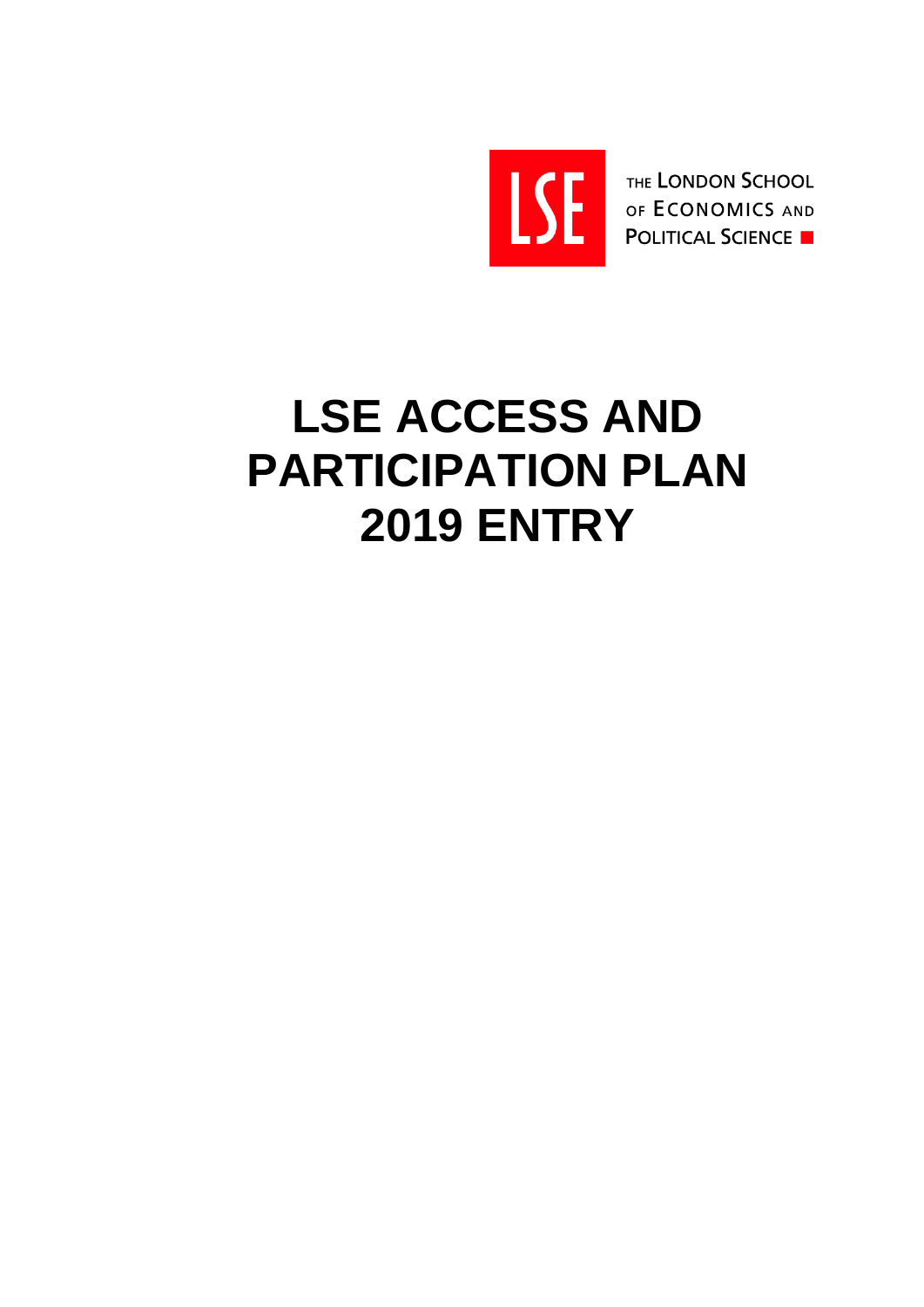# **1 INTRODUCTION**

LSE is the world's leading specialist social science institution, founded in 1895 for the betterment of society. The School remains committed to its founding principles and continues to widen access to higher education in general and to LSE specifically by aiming to minimise or remove the barriers to under-represented or disadvantaged students attending university and succeeding once there. This aim relates specifically to students who:

- Are from an area with comparatively low participation in higher education (Low Participation Neighbourhood), low household income and/or low socio-economic status;
- Have a disability:
- Are from a racial and/or ethnic group under-represented in higher education;
- Are highlighted by the Government and/or from our own internal data as being from another underrepresented group, such as care leavers or mature students

LSE has been involved in widening participation and access initiatives since 1998 and splits its work into the three main areas of access, success and progression.

Through our pre-entry outreach schemes we provide a comprehensive programme of activity to support progression into higher education, especially highly selective institutions. This includes supporting the attainment of students on our longer-term intensive outreach schemes. Our approach to admissions has received national recognition for its impact on increasing access to LSE from students from the lowest participation neighbourhoods<sup>1</sup>.

Through our on-course support, delivered by academic departments and central services, we work to enable our students to progress and succeed at the School and are equipped for their future careers.

Whilst we are pleased with the evidence that our performance has been improving, we recognise there is more progress to be made. Taking into account key information, such as: LSE's progress to date; sector wide and institutional strategic priorities; research and evaluation; and feedback from staff and students; our access and participation plan sets out the key strategy and work required for continued improvement.

# **2 ASSESSMENT OF PERFORMANCE**

Since we wrote our first Access Agreement for 2006 entry, the School has made progress in access to LSE from students identified by ourselves and in the Office for Students guidance as key under-represented groups, and remains committed to continued improvement.

The School's performance, in considering the most recent HESA performance indicators, reveals that:

- 68.4% of our young full-time undergraduate entrants come from state schools or colleges (just below the benchmark of 70.8%);
- 4.3% of our students are in receipt of a Disabled Students Allowance (against a benchmark of 4.9%);
- 6.1% are from low participation neighbourhoods (LPNs) (above a benchmark of 4.6%).

Other indicators confirm that:

- 20% of OFFA countable students are in receipt of a full bursary from the lowest household incomes;
- The percentage of applications from black African-Caribbean students has slightly fallen to just under seven per cent, but we have seen an increase in the proportion in both the offer and enrolment rate.

The external data show that our work to-date has led to increased participation and success for the groups highlighted above, but we need to make further progress compared to the sector as a whole. This is particularly the case for the categories of care leavers and mature students where there are currently low numbers of enrolled students.

Completion and graduate employment rates for LSE undergraduates are generally strong. However, it is recognised that overall strong performance can mask some underlying issues that we are researching and committed to addressing.

<sup>1</sup> <http://www.reform.uk/publication/joining-the-elite-how-top-universities-can-enhance-social-mobility/>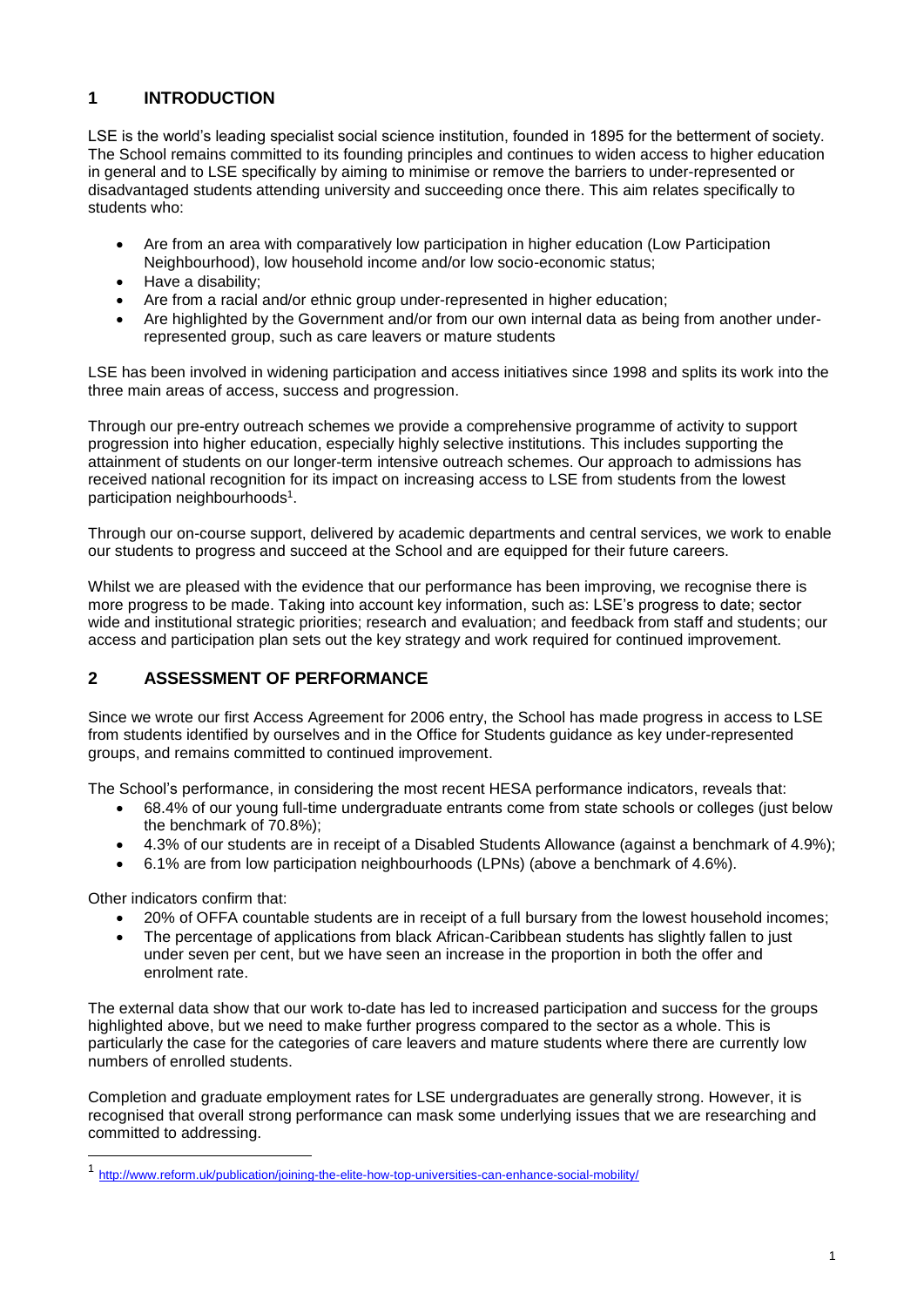Where comparison data are available on peer institutions, progress has been made on access for students from low participation neighbourhoods and also students from the most under-represented ethnicities but the data highlight that there is further progress to be made.

To support our ongoing evidence-informed strategy we are moving from single dimension performance data analysis to a comprehensive model of analysis that includes all key groups identified and draws in and tests data that are newly available to us such as ACORN demographic data. These more sophisticated multidimensional analyses are being used to assess:

- the impact of our contextual admissions process on increasing access to LSE;
- where differential outcomes in achievement of a good degree (upper second or first) exist; and
- employment outcomes for students from key target groups.

The outputs described below are shaping our future ambition and strategy alongside our access, success and progression measures. This work builds on commitments made in previous Access Agreements.

#### **2.1 Access**

A time series to illustrate the progress the School has made in relation to these target groups identified above is provided in the charts below. This shows the School's performance (PI) against benchmark.



**Chart 1 – LSE Access Progress against HESA Performance Indicators**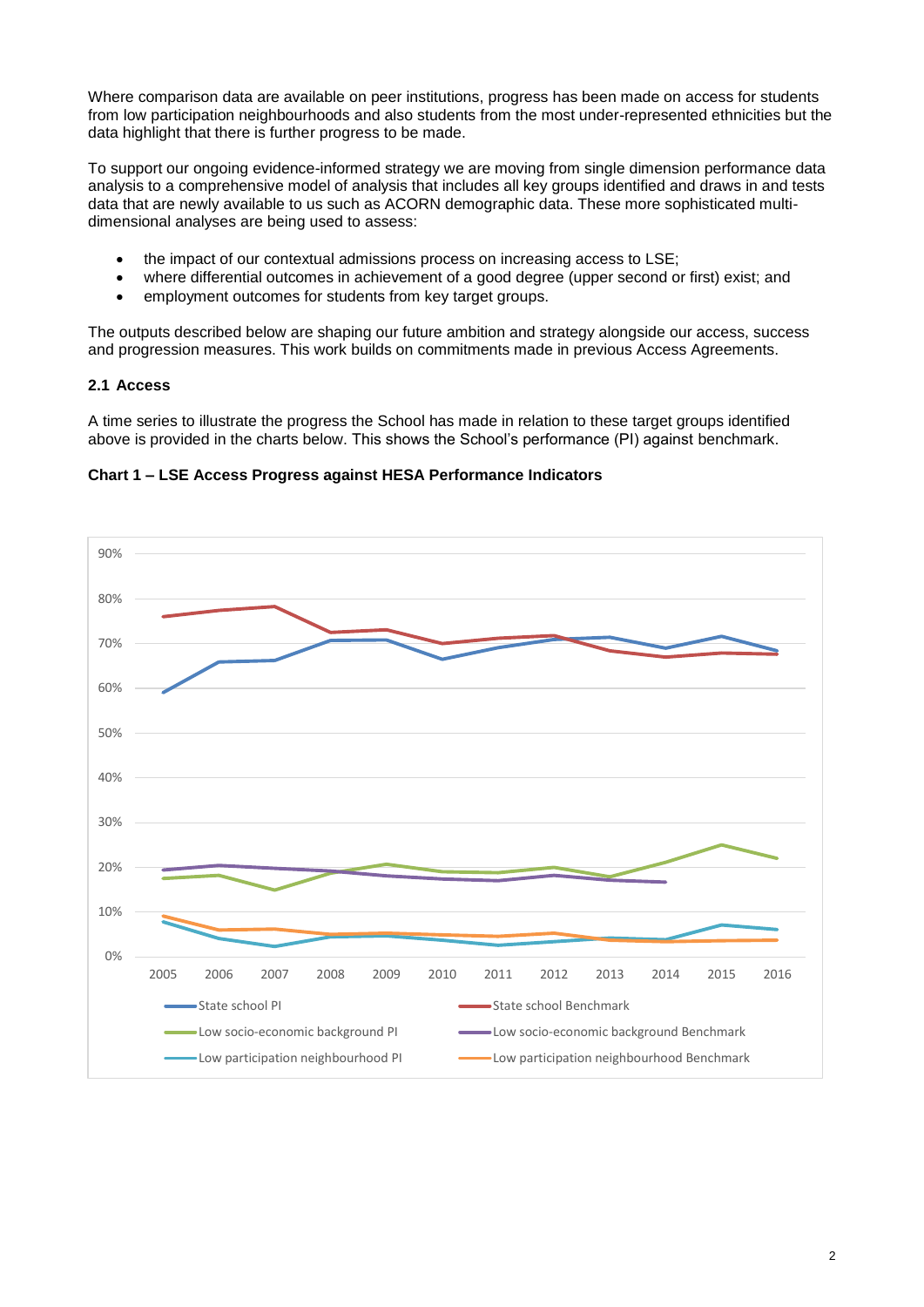

*Chart 2: Enrolment of students in receipt of a Disabled Students Allowance* 

*Source: HESA*

*Chart 3: Proportion of OFFA-countable students in receipt of a full grant (Data submitted to OFFA in annual monitoring return)*







*Source: UCAS*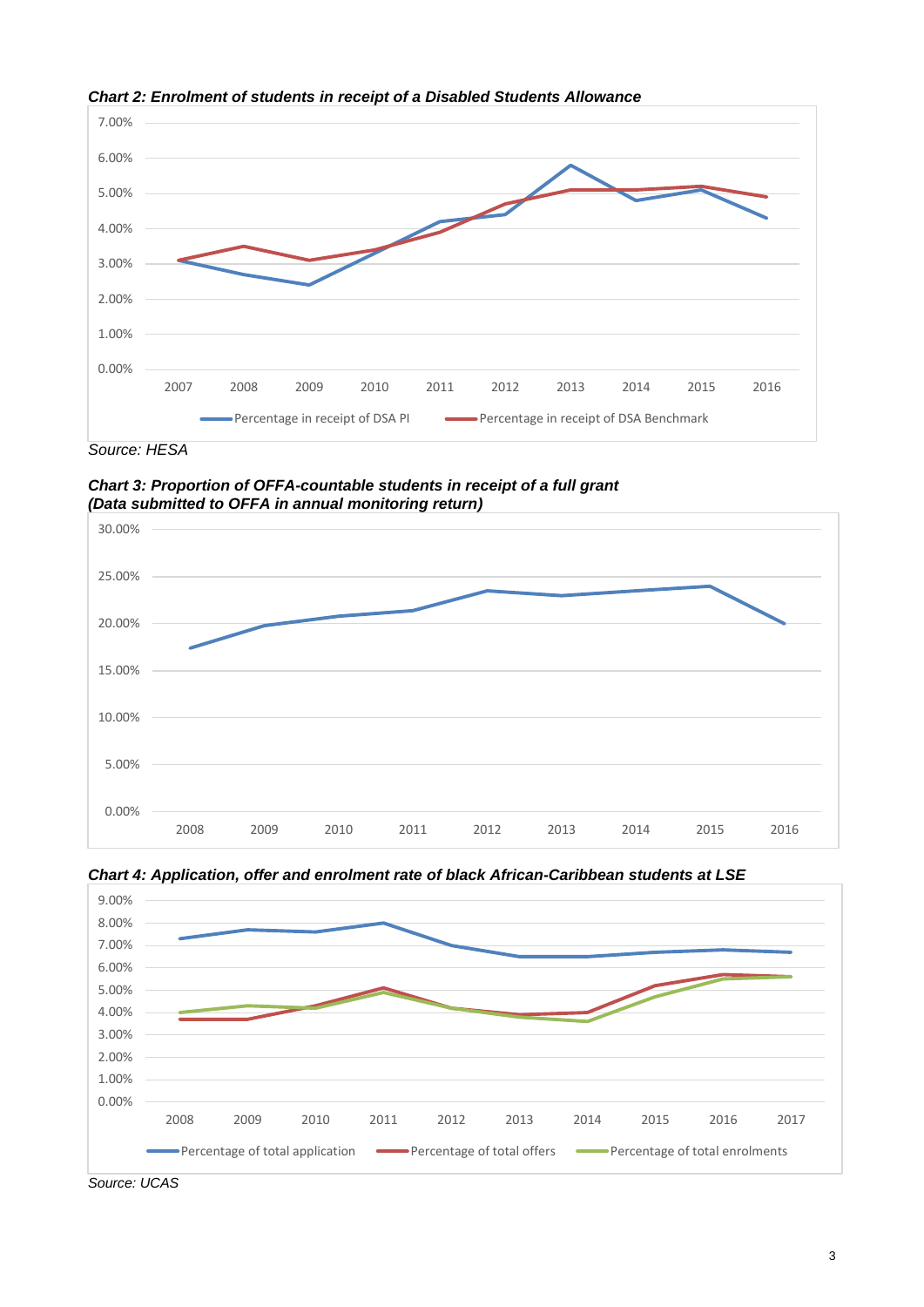Internal analysis coupled with our UCAS equalities data, have shown that the way we now use contextual information during the admissions process means that applicants from key target groups are as likely, if not more likely, to receive an offer for undergraduate study at LSE. Our provisional internal data on LPN registrations in 2017-18, when compared to 2016-17, shows a higher raw number.

At the time of writing, our 2018 UCAS cycle data show a further increase in the number of offers made to applicants from POLAR 3 Q1 post-codes, and this year a much greater number of care leavers being made offers. We hope this will lead to an increase in registrations at the end of the current admissions cycle.

The priority in access, therefore, is ensuring that we continue to increase the number and proportion of applications we receive from all the key target groups in order to further increase entry to LSE. We also need to consider what other contextual data we could use to make further progress for other groups, such as those from lower socio-economic backgrounds.

LSE is a high-tariff institution with on average 13 applications received for every undergraduate place available. We recognise that this places a strong responsibility on us to ensure we continue to widen access to the School, alongside our commitment to supporting access to higher education more broadly.

#### **2.2 Student success**

Our non-continuation rates are low, both overall and in considering just students from LPNs, with a HESA performance indicator for non-continuation in the year following entry of 2.3%.



*Chart 5: Non-continuation rates of LSE students following year of entry: full-time first degree entrants* 

To understand student success in more detail we have developed and run a comprehensive multidimensional analysis using five years of student data to explore the relationship between student characteristics and final degree outcomes for those students covered by our Access and Participation Plan. The model controlled for year of entry and original programme studied, using binary logic regression with the outcome variable of good degree (first or upper second class) or not.

The first analysis included the key under-represented groups highlighted by the Office for Students' guidance bringing in data on low participation neighbourhoods, low household income, ethnicity, age on entry, measures for prior attainment, curriculum and school type/performance, sex, and disability. The model excluded care leaver status as the numbers in the population are so low. The model also brought in the ACORN geodemographic measure alongside POLAR 3. Initial outputs indicate that there are different gaps in attainment that are more complex than analyses using a single characteristic at a time might suggest.

The report from this analysis presents results at the LSE department level, a two-way split based on whether a programme requires maths A-level (or equivalent) for entry, and at the whole LSE HUK UG cohort level. Some characteristics are significant at some levels and not others meaning that subsequent activity needs to take into account the circumstances and issues in individual departments, and focus on socio-economic gaps alongside those identified by protected characteristics.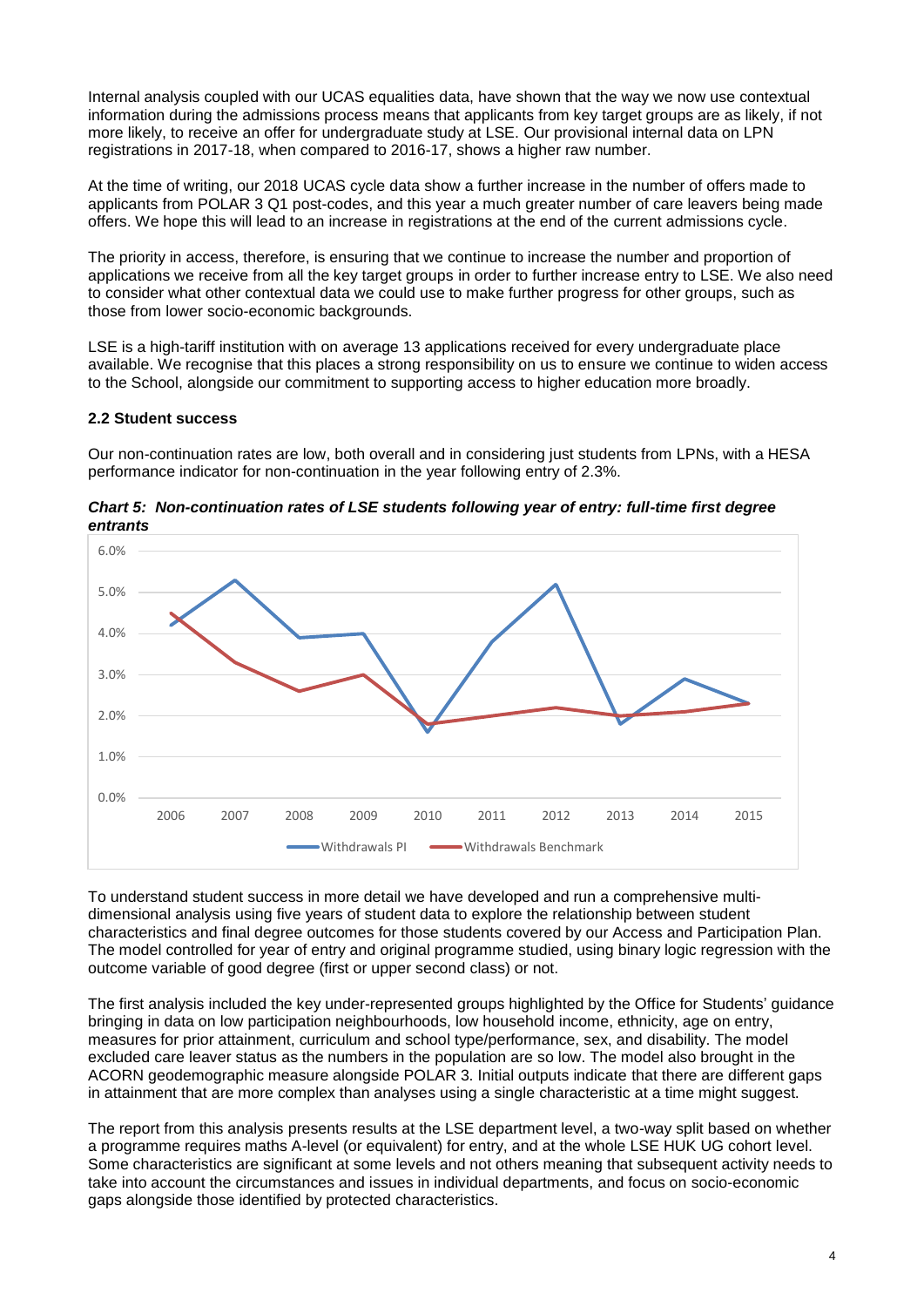The analysis showed the following outcomes at the institutional level:

- There is no significant difference in outcomes for students from low participation neighbourhoods or in receipt of a bursary. However the ACORN geodemographic marker has a very different impact on outcomes and shows a significant difference in outcomes compared to POLAR 3. This is the first time we have used ACORN in this way, this suggests it is worth further exploration in future analysis
- When looking at race and ethnicity, at the aggregate level, there is a significant negative effect for Asian students; there is also a significant negative effect for Black students. As highlighted in the Ambition and Strategy section 3 we need to understand exactly what is happening to cause these differences. We may also wish to further unpack the finding in relation to Asian students as this includes Indian, Bangladeshi, Pakistani, Chinese and 'other Asian' categories – we may expect to see further differences within these groups.
- Age is significant (and negative) when looking at data for the whole institution. When looking at a more granular level we have to be mindful that there are a very small number of students aged 21 and over when starting at LSE so this can lead to difficulties in running such quantitative analysis.
- There is no significant difference in outcomes for disabled students. However this could benefit from further investigation, possibly looking by type of disability, or DSA-eligibility.
- Care leaver status had to be excluded from the model as the numbers in the student population are currently very low. We are however planning further whole-lifecycle work specifically for care leavers.

The statistical technique used to run the models (multiple logistic regression) means that we can be confident that the observed effects - outlined above - are not the result of intersections with other variables in the model that are being 'masked'.

The relatively small population size of 'Home UK' undergraduate students at LSE makes it difficult to run more formal 'interaction' tests, as we would lose a great deal of statistical power. However, some early and indicative analysis suggests that such effects may exist. For example, compared to white students from a non-deprived ACORN group, BAME students from deprived and non-deprived ACORN groups experience negative outcomes – and so do white students from a deprived ACORN group. This type of analysis requires further data and investigation going forward.

To further understand what might be impacting on attainment, we are running a concurrent analysis of student engagement with different LSE student services to determine the detail of longer-term work to understand and address the findings. The analysis highlights the need for continued nuanced information to be reviewed and clear plans put in place to understand and address the causal issues. There is active student involvement in this work which is being reviewed at senior levels within the School.

#### **2.3 Progression**

The overall career outcomes for LSE students are strong, evidenced by DLHE results and graduate earnings data. In 2015/16 the median salary of LSE graduates was £29,000 and 90.8% were in work or further study.



*Chart 6: Proportion of students in 'graduate-level' employment based on entry cycle to LSE*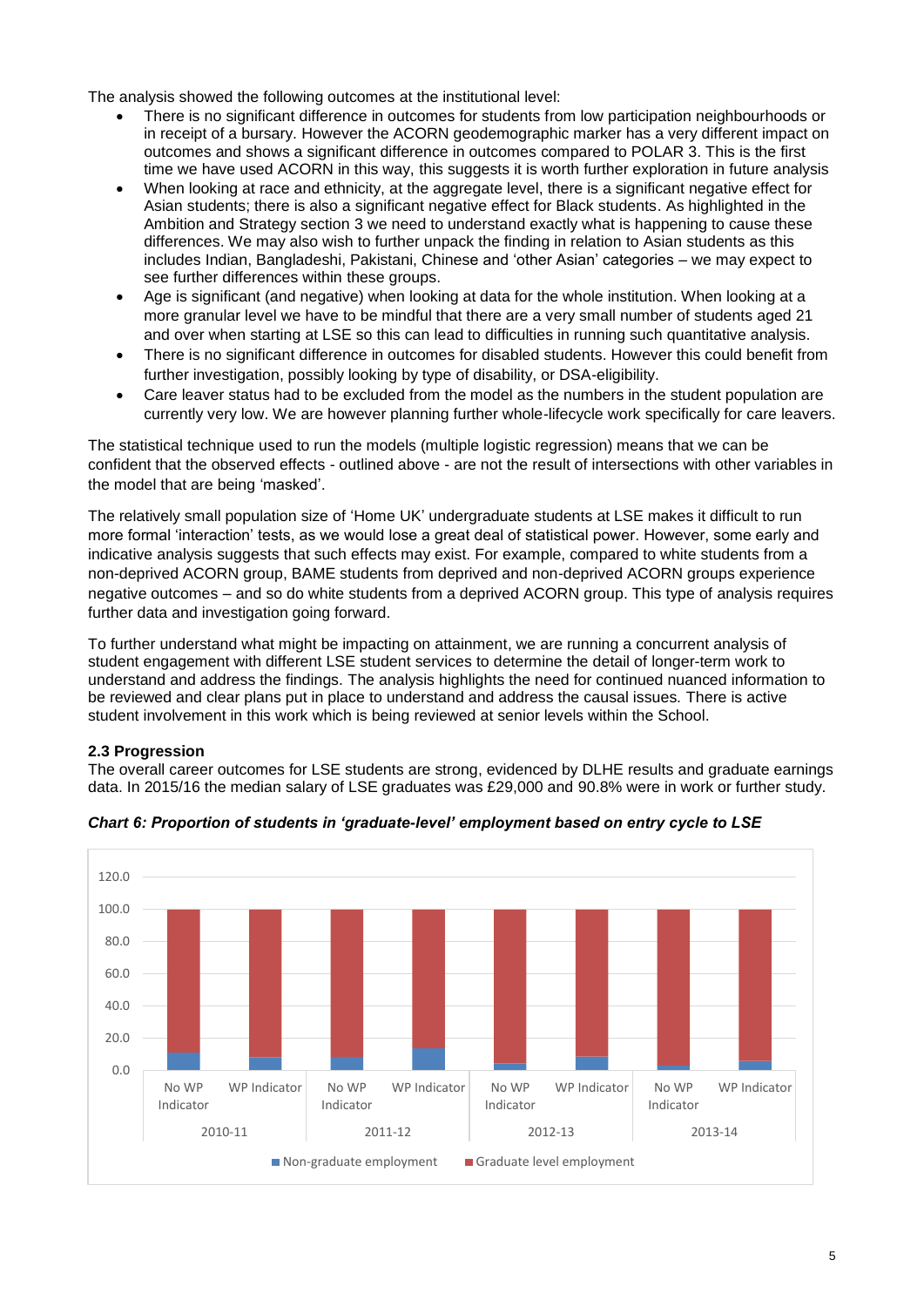A previous high-level analysis indicated no obvious differences in outcomes for bursary holders vis-a-vis non-bursary holders. When we group together all students meeting one or more core WP indicators compared to those who did not, there appears to be a small difference in graduate-level outcomes.

Running our more comprehensive differential model – outlined in the previous section - with DLHE data, we found no significant negative differences based on key under-represented groups of race/ethnicity, age, disability or socio-economic indicators (bursary, Acorn, POLAR 3). Nonetheless, it does appear that the performance of an individual's school before attending LSE and the degree outcome does impact on graduate level outcomes (employment or further study).

This model utilised Acorn group as the variable for socio-economic deprivation as this is what was shown to be significant in our admissions and student outcomes analysis (IMD was not significant in these models). Using Acorn and POLAR3, we did not find a statistically significant effect for either on graduate outcomes. We have found that if we substitute IMD for Acorn, IMD does has a significant effect on graduate outcomes, controlling for all other factors (the outcome is negative). We would be wary of drawing too many conclusions from this without further investigation. We know that our DLHE dataset is partial and response rates do appear to be influenced by particular demographic characteristics. Additionally, the raw numbers of students in IMDq1 and 2 with a non-graduate outcome are very low, and a large majority do go on to have graduate outcomes. It may well be that IMD is acting as a proxy for other factors that cannot be captured within the model and we would want to understand more about the experience of these students to determine the causes of less positive outcomes.

Whilst POLAR3 is not significant in either model, nor is the difference in outcomes significant using a simple cross-tab with a chi-square test (i.e. not controlling for other factors), we are aware there is also gap for students from low participation neighbourhoods. We shall therefore update the analysis with other graduate outcome data once we are able to, and have a more comprehensive picture.

We are in the earlier stages of more comprehensive analysis on Progression which will ultimately look at departmental/subject level data to understand this impact. As set-out in section 3 a core part of our strategy is to develop this analysis further to understand what is driving these outcomes. We identified the need to focus on gathering this level of detail for student success vis-a-vis degree outcomes as a greater priority.

For both student success and progression, the low number of care leavers means that we can only currently track students on an individual basis and therefore cannot report any significant findings. However, this has shaped our strategy to look at more dedicated work for care experience students, drawing on sector best practice to bring together and review a whole-lifecycle package of work.

We have or are developing measures indicated in section 5 based on the outcomes and priorities we have identified to-date, whilst continually improving our analysis of the situation and evaluation of initiatives.

#### **3 AMBITION AND STRATEGY**

Since the inception of widening participation activities at LSE, we have taken a strategic approach to the development and delivery of such initiatives. For 2019 this will continue across the student lifecycle in both access and participation.

The key features of the strategy are:

- A tuition fee of £9,250 for UK and EU undergraduates from 2019-20 onwards, subject to inflationary increases as allowed by Government;
- 50% of additional fee income to be spent on access, student success and progression measures in steady state;
- A needs-based bursary package for UK students from the lowest household incomes;
- Continued delivery of a comprehensive and robustly evaluated long-term pre-entry outreach programme;
- Enhancement of existing services and development of new initiatives to support LSE students' success and progression, a priority being work to address identified attainment gaps shown in section 2, including whole lifecycle work for care experienced students;
- Further investment in systems and resource supporting the ongoing development of our own research and evaluation to ensure a continued and thoroughly evidence-based approach in our own plans as well as being able to share our findings with colleagues across the sector;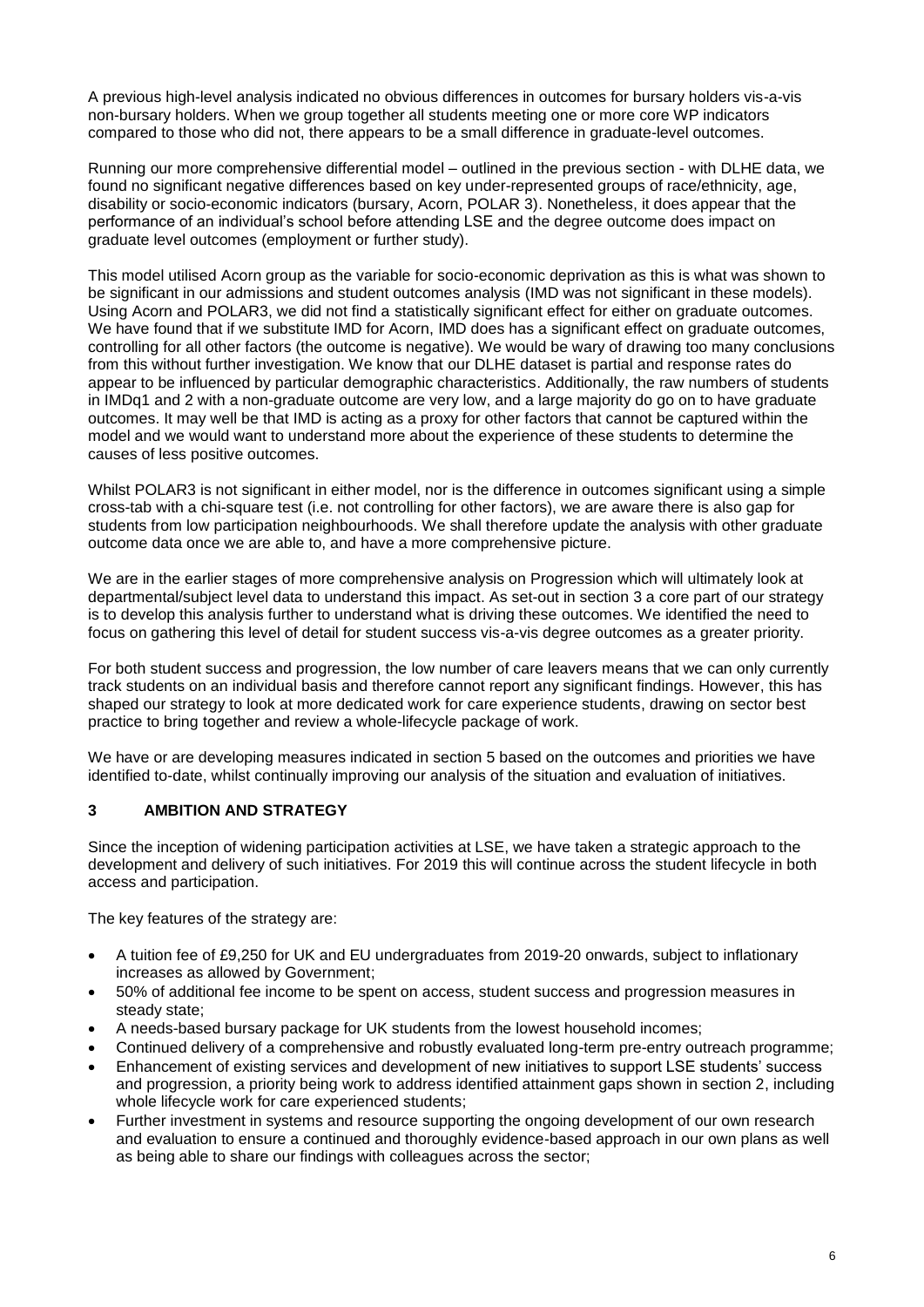Ongoing development of closer engagement with, and input to, schools/colleges coupled with collaboration with third sector organisations to further support the attainment of young people and progression to higher education.

Critical to our approach is finding the balance between being evidence informed but ensuring this does not delay action where it is required. Our recent investment in new systems such as a bespoke CRM database for our pre-entry access work, alongside raising awareness of success and progression data-sets and ensuring these are used to provide relevant analyses, supports this approach.

Utilising the recently released Office for Fair Access report and associated tools for evaluating a 'whole student lifecycle approach' to widening participation, the Widening Participation Steering Group (WPSG) concluded that as an institution LSE has in existence the essential features of a whole life-cycle approach. It also identified that there was further activity that could be undertaken to enhance our approach. This would complement initiatives of recent years, such as the co-location of the Student Wellbeing Service to bring together all specialist advisers and counsellors, and the establishment of central provision for undergraduates to provide an academic, personal and professional development centre (LSE LIFE).

### **3.1 Access**

### *Pre-entry outreach work*

LSE remains committed to continuing to increase access to LSE and the sector as a whole with carefully targeted access work.

Our ongoing approach to widening participation is to:

- Build upon the success of existing LSE programmes, such as LSE CHOICE, which annually lead to the enrolment of WP students at LSE and other Russell Group universities – in September 2017, for those students we could track immediately after results day, 89% had a confirmed offer at university and 60% of those held a confirmed offer for a Russell Group institution (including LSE);
- Develop work based upon our own evaluation of activity, assessment of our progress to achieve targets and upon national research. Examples include the introduction of work with Year 8 students and the development of Promoting Potential, our Spring School for African-Caribbean boys;
- Develop collaborative working relationships, such as our membership of AccessHE, the University of London WP Group, our links with TeachFirst, and our work with Russell Group partners;
- Improve the evaluation of WP activity and more effectively monitor and track the progress of participants.

In addition, for 2019 entry we aim to:

- Continue our collaborative working across the sector, including developments to our *Pathways to the Professions* work with the Sutton Trust and employers involved in numerous outreach schemes;
- Implement dedicated work to increase engagement from those students who are care experienced and/or estranged from their families;
- Develop more specific activity to support attainment with the input of at least one external partner with expertise in this area as detailed in our strategic relationships with schools;
- Continually improve our evaluation of pre-entry work and use feedback and evaluation data gathered previously, alongside our new CRM system, to improve and refine our programme;
- Build further on our work with black African& Caribbean communities and generate more applications to LSE from those pupils we work with;
- Following a strategic review of our targeting of outreach work in 2016, continue to bring in new data such as ACORN to further identify groups of under-represented students inside and outside of London, such as via our engagement in the new national collaborative outreach programme (NCOP);
- Continue to integrate the work we do with other areas of LSE including the Disability and Wellbeing Service, Students' Union and LSE LIFE to support transition and HE preparedness;
- Increase our engagement with the parents/carers of young people engaged in our pre-entry work as well as exploring further bespoke work for those who support and influence prospective students;
- Continue to expand our network of students enrolled at LSE who have previously participated in one of our intensive outreach programmes.

LSE's existing WP outreach portfolio sees us engage with over 2,500 students per year from the greater London area. Our defined WP schemes incorporate work from primary year 6 through to year 13; this is in addition to our numerous interactions at larger scale events such as school/college HE fairs. Our activities are also open to adult learners in local FE colleges. The work is underpinned by our pre-entry CRM system, incorporating the Higher Education Access Tracker (HEAT) database services, and developed to include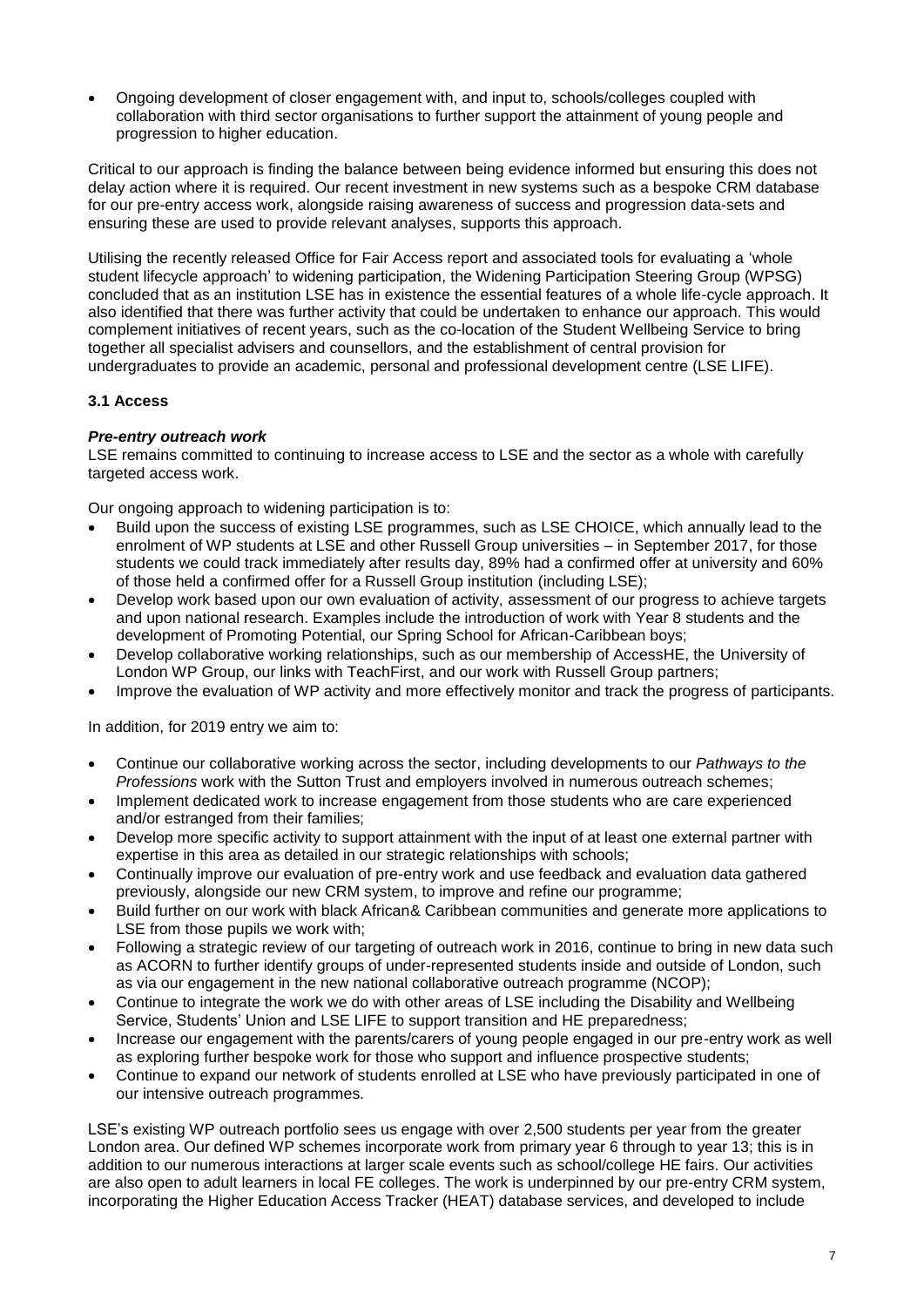bespoke capabilities to support the engagement, management, evaluation and tracking of pre-entry WP participants and activity. The system developments are complemented by, and complementary to, continual review and refinement of the targeting of our work to support strategic priorities for access to higher education and LSE.

We have increased the number of participants by over 1700 since our first Access Agreement in 2006. However, our focus in recent years has been to increase the level of engagement we have with participants rather than to simply keep increasing the number of participants.

To undertake this we will continue to engage with participants in a variety of ways.

- In school LSE student mentors and tutors go out to schools and work with pupils of different ages on an individual or group basis (e.g. LSE Mentoring and Tutoring programmes).
- Short-term School pupils of different ages come to campus to take part in day-long, interactive activities and events (e.g. Moving On, Introduction to the Social Sciences, the Black Achievement Conference and the Politics Conference).
- Long term Years 8 13 students come to campus to participate in longer term programmes made up of repeated interventions (e.g. Promoting Potential, Pathways to Law, Pathways to Banking and Finance, LSE CHOICE and Year 11 Summer School).

This approach *may* involve us running new pre-entry sessions for our target groups but new schemes are not a priority for us. It is more important that we enrol students from these groups onto the extensive range of existing activity available in LSE's WP programmes across all year groups from primary level through to sixth form. We will continue to utilise our new CRM system to further engage and communicate with participants, and offer a clear pipeline of outreach activity to students throughout their pre and post-16 education.

We will continue to operate a comprehensive targeting approach driven by the data about access to LSE alongside participation data for the sector as a whole. At the time of writing our targeting criteria had been updated to include all the following groups:

- Attending low performing state schools/schools with high proportion of students who qualify for free school meals;
- Looked-after children or care leavers:
- Those with caring responsibilities for family members;
- Have a disability:
- Eligible for free school meals and/or pupil premium now or in the last six years;
- Living in an area of low progression to higher education (as defined by POLAR3 quintile 1);
- No parental experience of higher education;
- Parents/carers working in low socio-economic categories and/or in receipt of means-tested benefits;
- From a Gypsy, Roma, or Traveller community;
- From a socio-economic or ethnic background currently under-represented at highly selective universities such as LSE especially Black African, Black Caribbean, Bangladeshi, Pakistani and White working class.

ACORN data will inform what additional nuance this might add to our targeting approach.

LSE does not offer part-time degree programmes at undergraduate level, so we do not explicitly target mature or part-time learners in our outreach programme. However, we engage with older students when we visit FE colleges/Access programmes and encourage them to take part in our activities. The WP Team are working closely with the LSE Students' Union part-time and mature students' officer to deliver bespoke outreach activity to mature students. Students aged over 21 who do enrol at LSE have access to all of the services, bursaries and support mechanisms available to their younger counterparts.

#### *Engagement with Schools/Colleges and Supporting Attainment*

LSE's pre-entry Access work is based on a programme of sustained engagement including long-term subject specific outreach - such as LSE CHOICE - alongside highly developed mentoring and tutoring work in schools and colleges. These initiatives are all focused on supporting both aspirations *and* attainment which are inextricably linked in order to progress to higher education.

In 2017-18 the WP team completed work to roll-out an updated evaluation framework allowing us to link our performance against key objectives - derived from research - which we know indicate an impact on attainment. Additionally, we are working with schools to gather more data about participants' raw attainment where possible. However, in line with the rest of the sector, we recognise that demonstrating any confident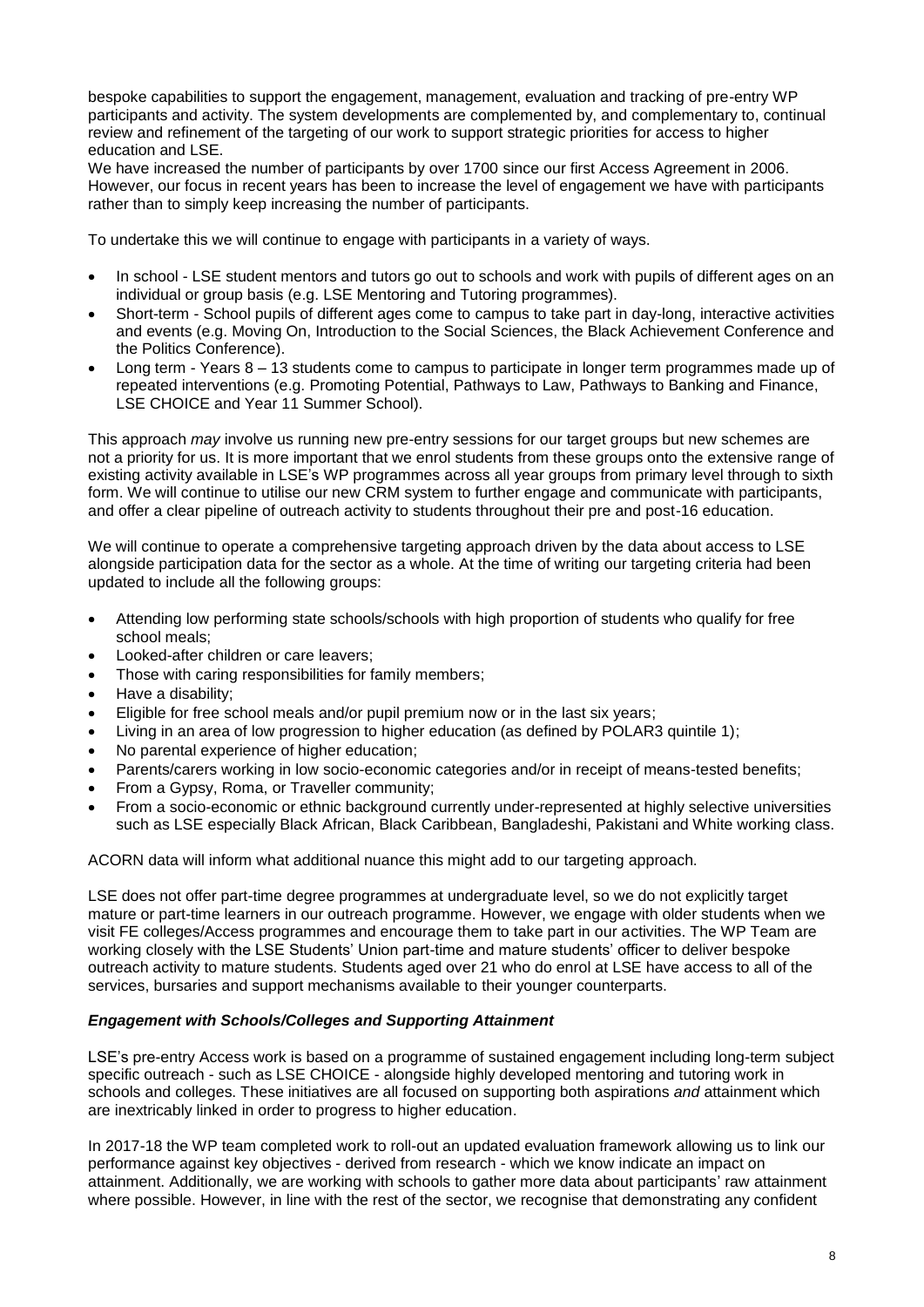or robust links between engagement with LSE and changes to raw attainment is challenging given the myriad variables that impact on an individual's outcomes.

We also recognise the expertise and responsibility for attainment in schools/colleges resides with staff within these institutions. As part of our ongoing work with schools/colleges we will consult teachers to ensure we provide further support to complement their work and add value to existing initiatives. This approach will be supported by utilising our WP Operational Group, established explicitly to seek school/college staff input to our work, including supporting attainment. On the basis of being evidence-led we are exploring closer work with other expert organisations to support attainment.

LSE does not currently sponsor a school or college. Presently we are focused on providing increased support to existing schools and colleges and deepening our understanding of the impact of university sponsorship of schools/colleges. We will use our learning from this work to shape our ongoing strategy for schools/college engagement via evidence-led means and the implementation of any related future targets.

We are delivering the above by implementing a number of initiatives including:

- **Providing formal support to our LSE staff who are volunteering as school/college governors:** We will develop work to raise awareness of the opportunities to become a school/college governor, to provide support for LSE staff taking on such roles, and identify specific schools/colleges where we would like to have our staff on the governing body.
- **The WP Team working on a closer partnership with a small number of key schools:** Schools will be identified by their current GCSE performance against national average and proportion of students in receipt of free school meals. . The outputs will be: engagement with 20 of their pupils from every year group on our pre-entry WP programme from Y7 upwards; ensuring repeated intervention with these specific groups of students each year; and implementing additional mentoring and/or tutoring for those identified as most in need. We will be closely evaluating this engagement to draw any conclusions as to the merits of this approach and the impact on attainment. We will specifically look to target students within the schools from backgrounds that are the most under-represented in higher education including those in receipt of free school meals and any students who are in care, or have a disability.
- **School/college staff joining our WP Operational Group:** when formed in summer 2018 these staff will advise our on pre-entry WP outreach developments ensuring these are of maximum value.
- **Contributing to our own and sector wide understanding of approaches to school engagement by:**  Exploring existing literature on university engagement with schools/colleges and its impact; commissioning further research to guide our longer-term school/college engagement plan; working closely with colleagues through our established networks to maintain a close insight on progression of these initiatives throughout the Sector; and sharing our findings throughout the sector and beyond.

#### *Use of contextual data in admissions*

We currently use a basket of six contextual data 'flags' in our undergraduate admissions process to place the achievement and potential of all UK students in context. They are:

- If the applicant lives in a low participation neighbourhood as defined by HEFCE POLAR 3 data
- If the applicant attended a low performing (i.e. below national average) GCSE school
- If the applicant attended a low performing (i.e. below national average) A-level school
- If the applicant has spent time in Local Authority Care
- If the applicant has participated in one of LSE's long-term Widening Participation schemes
- Other relevant factors (e.g. family issues, disrupted educational experiences, etc.)

The increase in POLAR3 Q1 offers and registrations follows the full implementation of a more sophisticated contextual flagging system for Undergraduate Admissions and there is a clear correlation between the two. We are looking what further data might support our continued drive in this area.

#### *Regional recruitment work*

We are aware that students from certain regions of the UK are under-represented at LSE with London and the South East being disproportionately represented. A target programme has been devised to increase regional recruitment by targeting state schools and pupils outside these regions through visits by current LSE students, staff and academics. This initiative has more than doubled the number of schools visited outside the South East, while the Student Shadowing Scheme for  $6<sup>th</sup>$  form students has been expanded to include all UK state schools rather than just London-based students.

With the implementation of our CRM system, there is collaborative work in place between the WP Team, SMR and Undergraduate Admissions to make further developments to reach under-represented students outside London.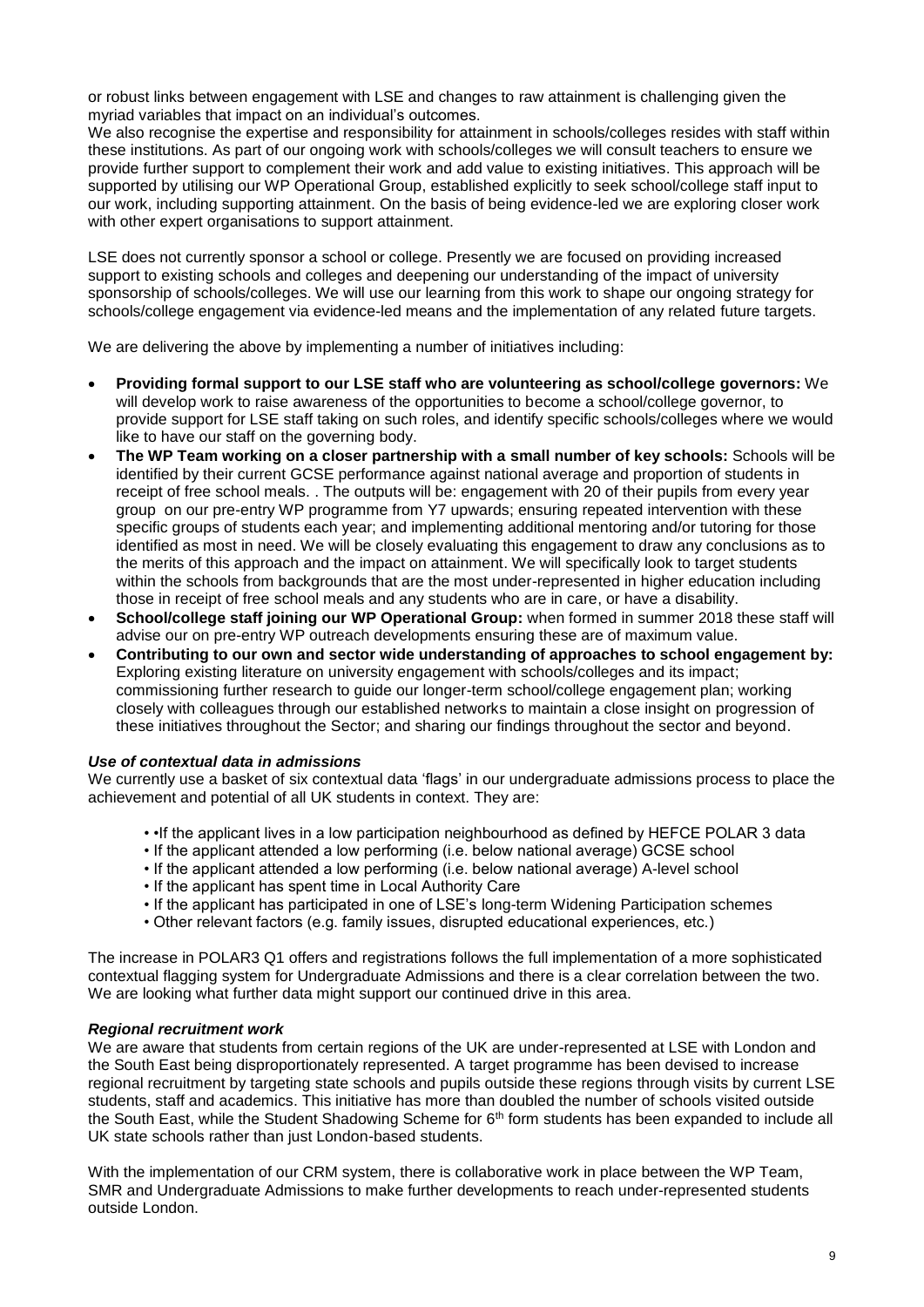#### **3.2 Student Success**

We are firmly committed to addressing the attainment gaps highlighted in our differential outcomes analysis, especially those that exist for students from BAME backgrounds. A working group will commence in 2018-19 to champion and drive forward evaluating the impact of changes already made - such as those highlighted below - on attainment gaps, as well as to understand and address further developments needed. Linked to this the School is supporting work focused on inclusive curriculum with a specific project in this area developing. We are also aware of sector-wide work into attainment gaps and are keen to learn from colleagues elsewhere to adopt best-practice into our activity.

To support our evidence informed approach, a more nuanced analysis of student engagement with core LSE services is being developed to ascertain how this might (or might not) impact on outcomes and inform future work. The outcomes of this analysis will be presented to the Widening Participation Steering Group in December 2018 to drive future strategy on the basis of these findings. This will also shape the future targeting of on-course support work.

On the specific measure of non-continuation rates, the School's current re-sit policy has some effect as the School does not currently offer autumn re-sits, meaning that students who do not meet the requirements to progress into the next year of their programmes must effectively interrupt their studies until the following year's exam period. This policy has achieved some success as almost all of these students successfully resume full-time study the following year.

However, for a number of reasons, including those related to student mental health and wellbeing, the School has decided to introduce in-year resits in 2018-19. Scoping and designing the implementation of this decision has led to a wider transformational change project which will also improve the wider assessment experience, including an Assessment Working Group to establish an assessments framework for the School, taking account of the inclusivity and accessibility of assessment. A concurrent programme review exercise at the undergraduate level will also help the School to move away from its reliance on 100% end-of-year exams to a greater diversity in assessment. Reformed undergraduate programmes, featuring in-year resits for first year undergraduates, will launch in 2018-19. All students will be able resit in-year as of 2019-20.

#### *Target groups for on-course support*

We are eager to ensure, as part of existing and new work, that we do not stigmatise our students from under-represented groups once they enrol at the School. Whilst in some areas there are attainment gaps, in others data on the continuation rates of some of our most popular courses suggest that students from low socio-economic classes do just as well, if not better, than students from higher ones. Difficulties encountered by students are often complex and multi-faceted and rarely occur as a result of just one issue/aspect of a student's background; these factors will inform future work in student success and progression specifically targeted at under-represented groups of students.

We are working specifically to address the attainment gaps shown in section 2 through the development of a working group outlined above, as well as detailed input and engagement with national work in this area. Whilst we are taking a targeted approach to addressing the issues, at present we are cautious of not utilising a deficit model by setting up remedial work to address the attainment gaps. Rather we are committed to understanding what further structural changes are needed, and how these might be supported including with student engagement in developing and designing any future initiatives.

We believe that there are some UK students who are more at risk of feeling isolated and feel less able to call on support mechanisms on campus than others. These include students who have come through our own WP outreach programme and students who choose to live at home in London (often to save money or because they have caring responsibilities) rather than live in a Hall of Residence. Both of these groups are targeted with specific support developed and supported by current students.

#### *Student engagement in developing student success initiatives*

Students are actively involved in the development of access and participation work at LSE. A dedicated piece of work for students who have previously engaged in our WP programmes and are now studying at LSE has been a co-created Scheme with student input. This has led to a developing set of activity primarily focused on facilitating students' creation of networks at the School to benefit their experience and outcomes at LSE and beyond. This work also extends into the area of progression as outlined in section 3.3.

This approach is mirrored in other areas of the School such as the Student Wellbeing Services (SWS). A student Wellbeing Working Group has been established which works collaboratively with key stakeholders, including WP staff and the Students' Union. This aims to further improve student wellbeing throughout the School, via the creation of a more cohesive and structured approach, in order to improve the student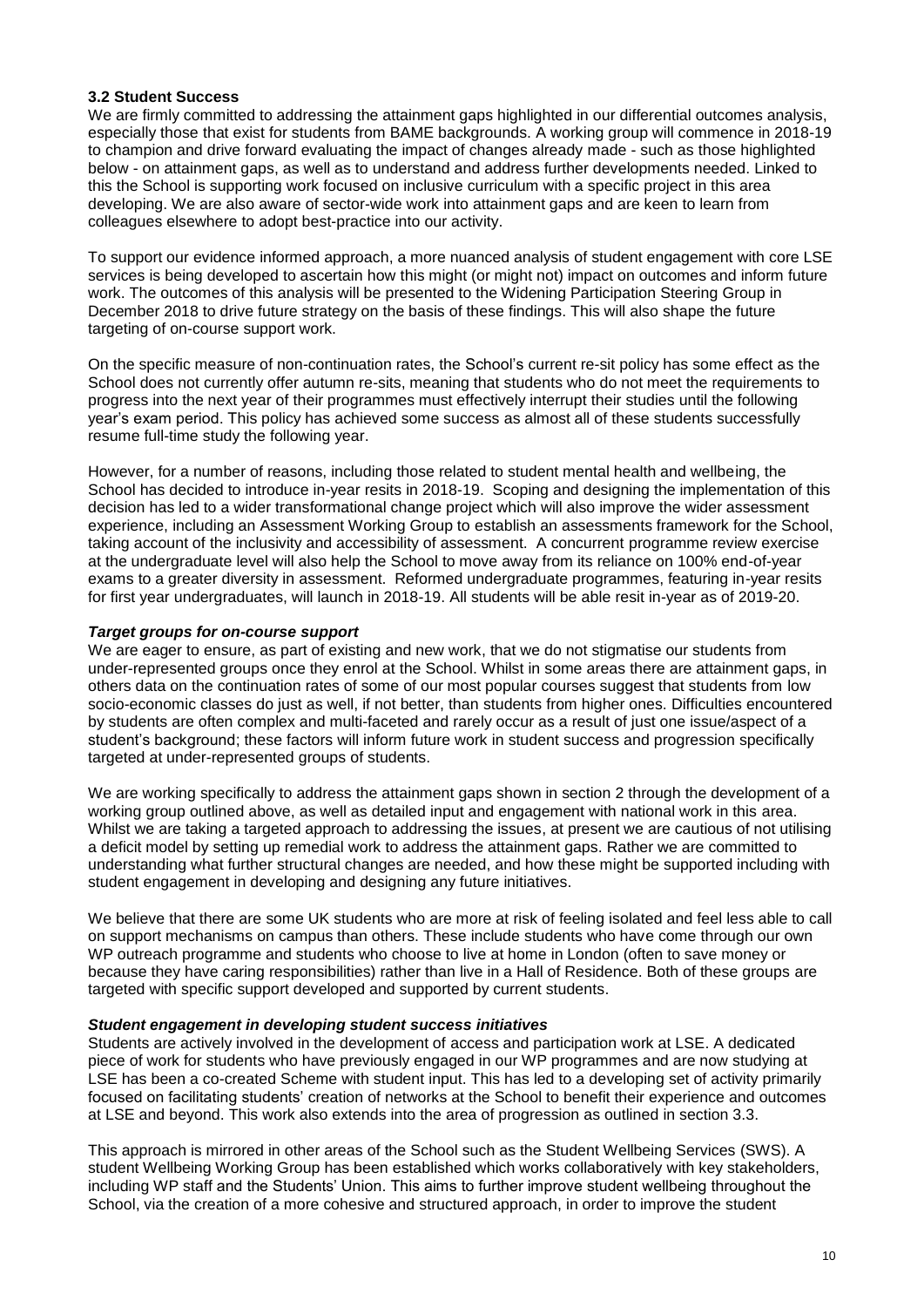experience. SWS has also been working across the School to ensure it responds to changing requirements arising from changes to Disabled Students' Allowances (DSA). In addition to planned changes (for example in Estates and IT services), the School is also engaging in significant work in relation to changes to assessment modules. This has been strengthened by further collaboration with the Equity, Diversity and Inclusion Office, as well as work being led by the Teaching and Learning Centre to create new guides to accessible assessment.

Based on the ground floor of the Library LSE LIFE now offers students a single source of study support, and brings educational and institutional research to bear on improving individual student learning. Its activities are delivered by LIFE study advisors, Royal Literary Fellows, librarians, LSE Careers, and includes IT training and programme-specific study workshops. Student representatives, together with widening participation colleagues, are part of the LSE LIFE Stakeholder Group which meets termly to support the ongoing development and direction of LSE LIFE.

#### **3.3 Progression**

All undergraduate students have access to the LSE Careers Service and its bespoke portfolio of services. From 2015, the LSE Careers Service has offered targeted sessions for our WP network students before and during their time at the School. We also continue to develop the input from LSE Careers to our pre-entry work to ensure participants are fully aware of all relevant information before applying for higher education. This follows research by the Bridge Group highlighting the link between pre-entry careers support on students' likely engagement in university careers services and graduate employment outcomes.

Additionally we are piloting work with UG students who are from low participation neighbourhoods in London or have previously been part of our WP outreach programme and have then joined our 'Headstart' network once studying at LSE. To-date we have successfully delivered networking sessions with employers and bespoke careers sessions. In 2018-19 we will be further developing this work and have included a new target connected to this activity linked with addressing the differences in outcomes identified in section 2.3.

As with student success a key ambition and strategy is to further increase our data analysis and understanding of what is driving differential outcomes into graduate employment. The work to analyse activity data will include careers service data and this will guide the development of future work. This could include more targeted support than already in place. We will be exploring differential graduate outcomes in more detail with students (and alumni input if possible) as well as running our analysis at subject level. A further action plan, in addition to the work already in section 5, will be developed once this is complete.

For the future this analysis will be enhanced by "Careers Registration" commencing in September 2018. At enrolment this asks students what their careers aspirations are and previous work experience. This data set will allow us to provide support to students who have little previous work experience (Work experience being a key differentiator when it comes to positive employment outcomes). As research shows that those with WP markers are less likely to have access to a broad range of work experience opportunities this method of targeting will allow us to effectively support the whole cohort without artificially separating students from peers. The same questions will be asked at the start of each academic year allowing us to track the impact of activities as well as being able to analyse Careers Registration data against graduate outcomes. Though this would be 4.5 years away given the delay in outcomes data being available from students starting in September 2018.

We anticipate our work with current students and 'Careers Registration' will be complemented by the Widening Participation team's research theme for 2017-8 of student attitudes to work and finance. We are currently completing a large-scale survey of older participants on our pre-entry schemes to understand their attitudes to careers, paid work, internships, extra-curricular activities, school IAG, university careers services and student finance in order to better tailor our offer to WP students when they join LSE.

In keeping with our commitment to work collaboratively we have, and will continue to, actively engaged in national discussions and research into the impact of graduate recruitment and selection on social mobility. Colleagues recently participated in a social mobility summit which brought together members of the Institute of Student Employers (formerly Association of Graduate Recruiters) and university representatives to look at how some issues could be tackled in collaboration. A key aim for us is to connect employers with academic research. The theme for 2018-19 is Social Mobility and we have already run a pilot event introducing employers to the research of Dr Sam Friedman regarding a 'Class Ceiling' in employment.

#### **3.4 Undergraduate Financial Support**

Our specific financial support package for entrants in 2019-20 is outlined in section 5 below. Through the current balance of widening participation and bursary expenditure we have seen broad success in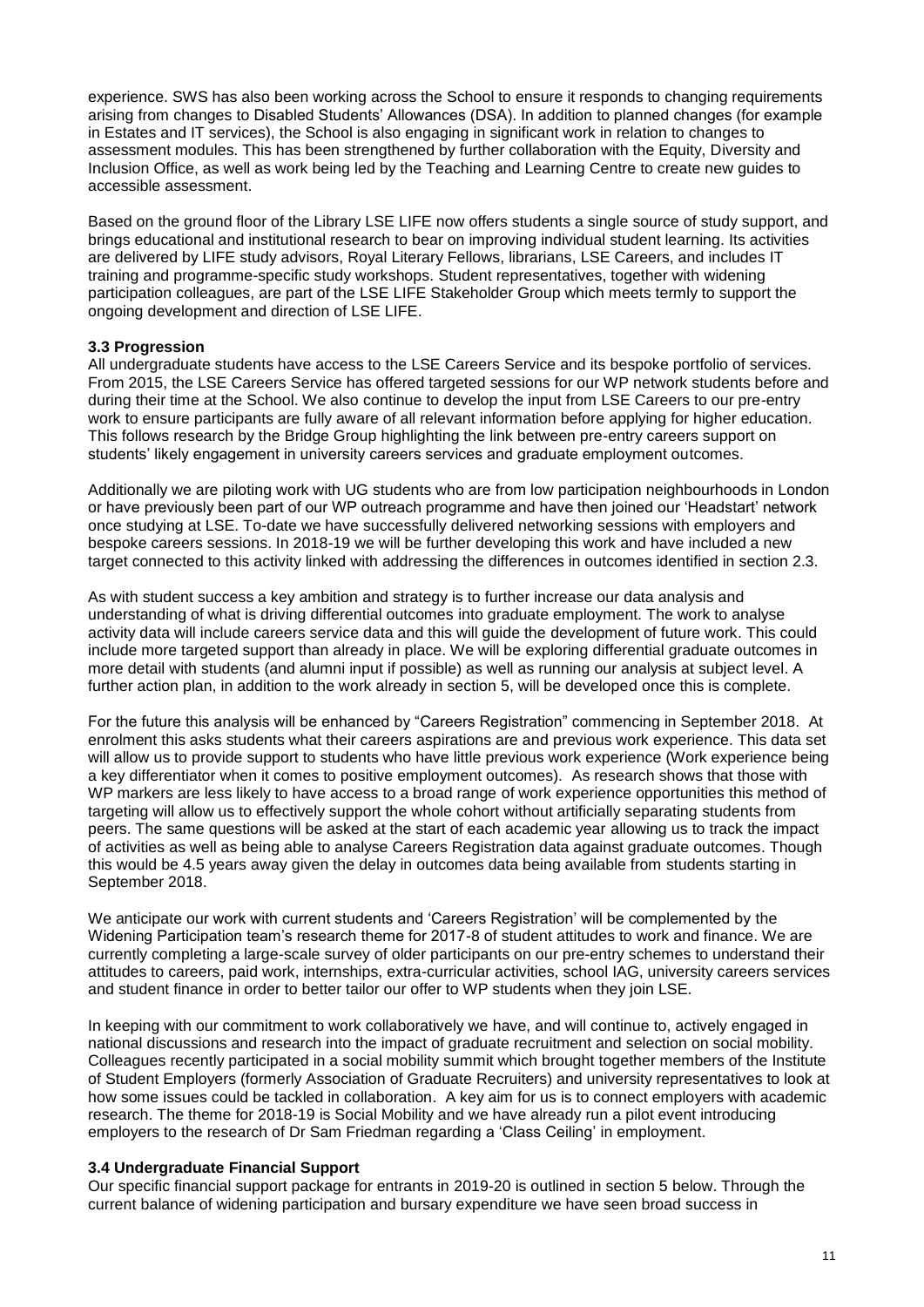generating applications and securing acceptances from students from state schools and low socio-economic backgrounds. While we acknowledge that some research has indicated the availability of bursaries does not influence students' university choices to any great extent, we remain concerned about the impact on traditionally under-represented groups of higher fees (ie above £6,000 per year), and the increasing costs of living in London.

Initial research outcomes from the LSE Centre for Economic Performance indicated that the drop-out rate for LSE bursary holders was significantly lower than that for the rest of the Russell Group and for non-Russell Group universities; that LSE bursary-holders were slightly less likely to drop out than LSE non-bursary holders; and that 81% of LSE bursary holders achieved a good degree (first class or upper second class) compared to 79% of non-bursary holders. We have continued to complete further research and evaluation of our financial support as reported in our annual monitoring return process.

Recent collaborative research by Alterline (supported by the School) showed that students from low participation neighbourhoods and families working in lower socio-economic groups are more likely to perceive university as a 'financial risk' than their more privileged peers. The School's generous bursary package has contributed to a general increase in the proportion of LSE students in receipt of maximum support, partly as a response to the survey of decliners which revealed that fees and financial support remain of paramount important to students, especially in London.

For 2019, we will channel the majority of additional fee income, in steady state, into bursaries for students from under-represented groups. In doing so we draw attention to the following points:

- With the discontinuation of the NSP, our proportion of spend on financial support has declined over time. We re-allocated this budget to pre-entry and on-course support work from 2016 onwards.
- We are committed to continually reviewing our bursary/WP activity balance in light of more research, new data emerging across the sector, our own research into the outcomes of financial support, and the impact of national changes to financial support.

#### **3.5 Evaluation and monitoring of activity**

In 2016 we appointed a Data and Policy Analyst, based within Widening Participation but working across other areas of the School, to analyse our performance across the student lifecycle, for both widening participation and students with protected characteristics. The post-holder is responsible for supporting development of a monitoring and evaluation strategy across the student lifecycle, devising and implementing actions plans to support ongoing development, and continuing research.

Additionally, following the sector-wide differential outcomes research, the post-holder has analysed differential outcomes at LSE to shape the plan to progress this work, including the development of activity data analysis exploring student engagement with LSE services. LSE will look to share the outcomes of this work and contribute to sector wide enhanced understanding of these issues where appropriate.

The LSE WP team has made continual improvements to evaluation of our work with young people pre-entry. We collect data from the participants of all of our pre-entry activities with a view to (a) measuring the impact of the WP activities on aspirations and awareness of HE and (b) measuring the impact of the WP activities on attainment levels.

For a programme such as LSE CHOICE, which engages students throughout Years 12 and 13, this takes the form of (i) surveying pupils and teachers before they take part in the programme to ascertain their expectations, aspirations and level of attainment and (ii) surveying the students throughout and at the end of the programme to measure impact. We also track the progress of LSE CHOICE students who enrol on the undergraduate programme at LSE.

In 2017 we worked to link our projects to a single set of aims and objectives and to review our existing evaluation procedures. This was to more robustly highlight evidence of change against defined outcomes, related to those aims and objectives. We are involved with sector-wide conversations about continued improvement to monitoring and evaluation of pre-entry activities.

The findings of all the WP programme evaluation have been used to develop and improve our schemes every year, as has been outlined in previous submissions. With the development of our new CRM system we are further reviewing our evaluation arrangements which include the incorporation of all surveys within the Qualtrics survey and analysis software, and further longitudinal tracking of WP pre-entry participants.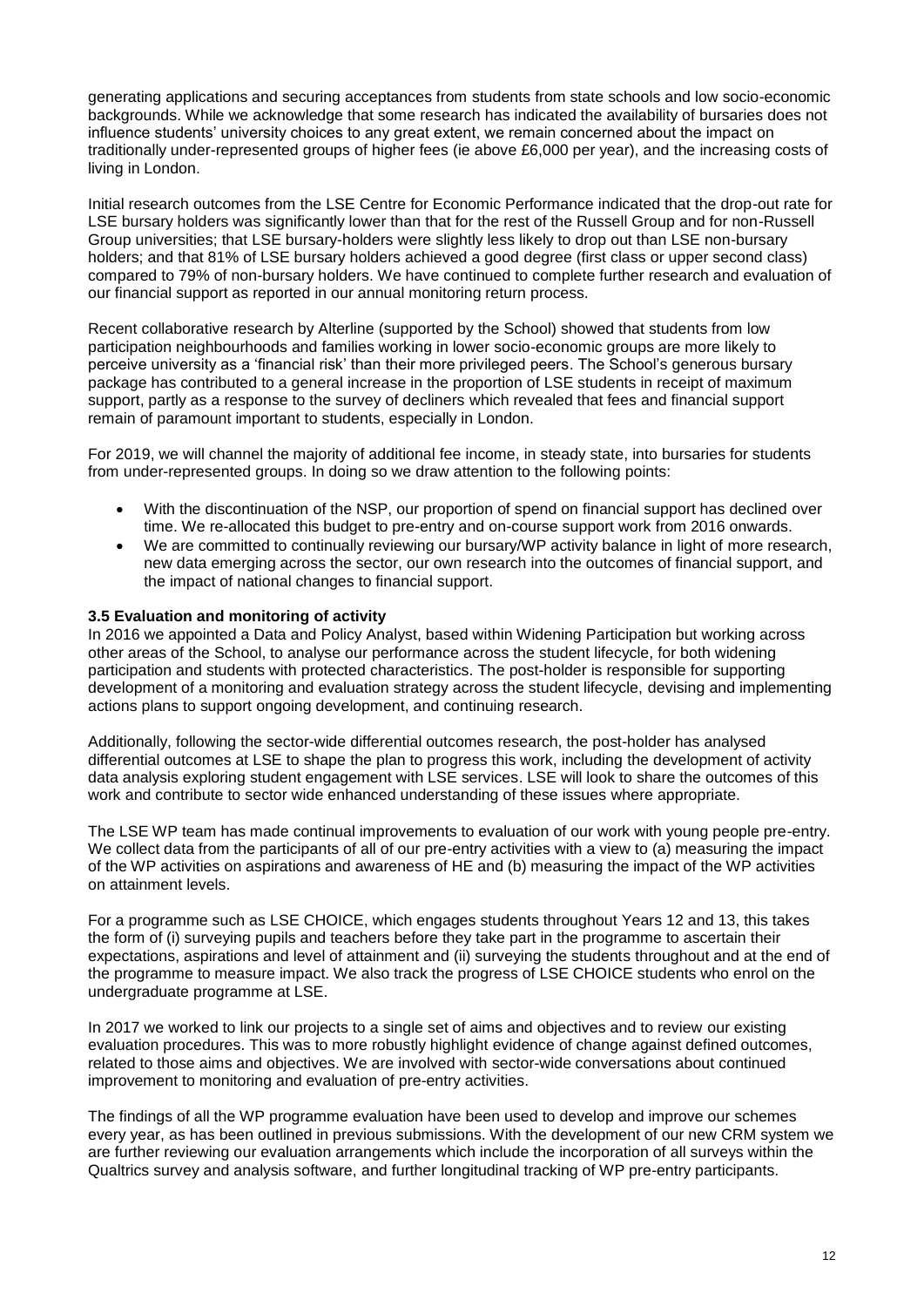We are a relatively new member of the Higher Education Access Tracker (HEAT) membership service, which assists Higher Education Institutions in England to target, monitor and evaluate their outreach activity. From 2016-17 onwards we have recorded data about our outreach and participants on the HEAT database. Tracking reports received from HEAT will help the School better to understand the relationship between our outreach provision and the attainment and progression of disadvantaged young people. We are able to track student progression to any HEI, including LSE, to assess the extent to which we are contributing to the increased participation rates of disadvantaged young people across the sector as a whole. Being part of the HEAT service also enables the School to engage further with collective WP sector research. By using data from all members as an aggregate, the HEAT service is now able to explore new multi-dimensional ways of defining under-representation, disadvantage and differential outcomes and the effect that outreach can have on different groups of participants. By subscribing to HEAT we will utilise this research to support our evidence based approach to planning outreach delivery so that we can continue to invest in outreach activities that optimise progression with disadvantaged cohorts.

We are also using the detailed demographic and school performance data available via HEAT within our own internal systems, to better inform our targeting, prioritisation and evaluation of pre-entry outreach activities. We plan to explore how these data could be used across the School to support students throughout the student lifecycle.

Our evaluation work takes us beyond the bounds of LSE in the area of evaluating and creating a more robust evidence base for attainment raising activity. We continue to liaise with external colleagues to play a key role in facilitating progress towards this in the future.

In addition to the evaluation work described above, all services and offices which contribute to our access and participation plan are undertaking evaluation and monitoring of work and progress. Examples of this include:

- Utilising the findings of focus groups with LSE students who attended one of our intensive WP pre-entry programmes to shape and inform the content of the WP network. This includes the delivery of two events for WP programme participants holding offers for LSE, as well as a pre-enrolment event at LSE.
- Analysing and reviewing data on student engagement with particular services and formal processes, such as appeals, to identify where there are any trends that warrant additional work or analysis.
- Building on analysis of DLHE reported outcomes for students from different groups including bursary holders, as well as analysing whether there are additional Careers' support requirements.

| Table 1 – Overview of recently completed or in progress research activity by area of student |  |
|----------------------------------------------------------------------------------------------|--|
| lifecycle <sup>2</sup>                                                                       |  |

| <b>Pre-entry</b>                                                                       | On course                                                                                                        | <b>Post-graduation outcomes</b>           |  |  |  |  |  |  |  |  |
|----------------------------------------------------------------------------------------|------------------------------------------------------------------------------------------------------------------|-------------------------------------------|--|--|--|--|--|--|--|--|
|                                                                                        |                                                                                                                  |                                           |  |  |  |  |  |  |  |  |
| Student attitudes to work and finance research, including full literature review       |                                                                                                                  |                                           |  |  |  |  |  |  |  |  |
| Investigating the value of alternative geodemographic indicators (e.g. Acorn)          |                                                                                                                  |                                           |  |  |  |  |  |  |  |  |
| <b>Evaluation framework</b>                                                            | Gill Wyness evaluation of financial<br>support and module outcomes                                               | Differential student outcomes<br>analysis |  |  |  |  |  |  |  |  |
| Flagship project participant focus<br>groups                                           | OFFA bursaries analysis                                                                                          | HEAT analysis of student<br>outcomes      |  |  |  |  |  |  |  |  |
| HEAT analysis of student outcomes                                                      | Differential student outcomes analysis                                                                           |                                           |  |  |  |  |  |  |  |  |
| Project graduate HE destinations<br>survey                                             | Student activity data analysis                                                                                   |                                           |  |  |  |  |  |  |  |  |
| Collaborative research into pre-entry<br>decision-making                               | Focus groups with students from<br>minority ethnic groups for the pan-<br>London 'Preparing to Succeed' project. |                                           |  |  |  |  |  |  |  |  |
| Collaborative research into<br>participant crossover with other<br>London universities |                                                                                                                  |                                           |  |  |  |  |  |  |  |  |
| Collaborative research into project<br>participant attainment                          |                                                                                                                  |                                           |  |  |  |  |  |  |  |  |

 $\overline{a}$ 

 $2$  Items in italics are either in progress or planned to commence within the next academic year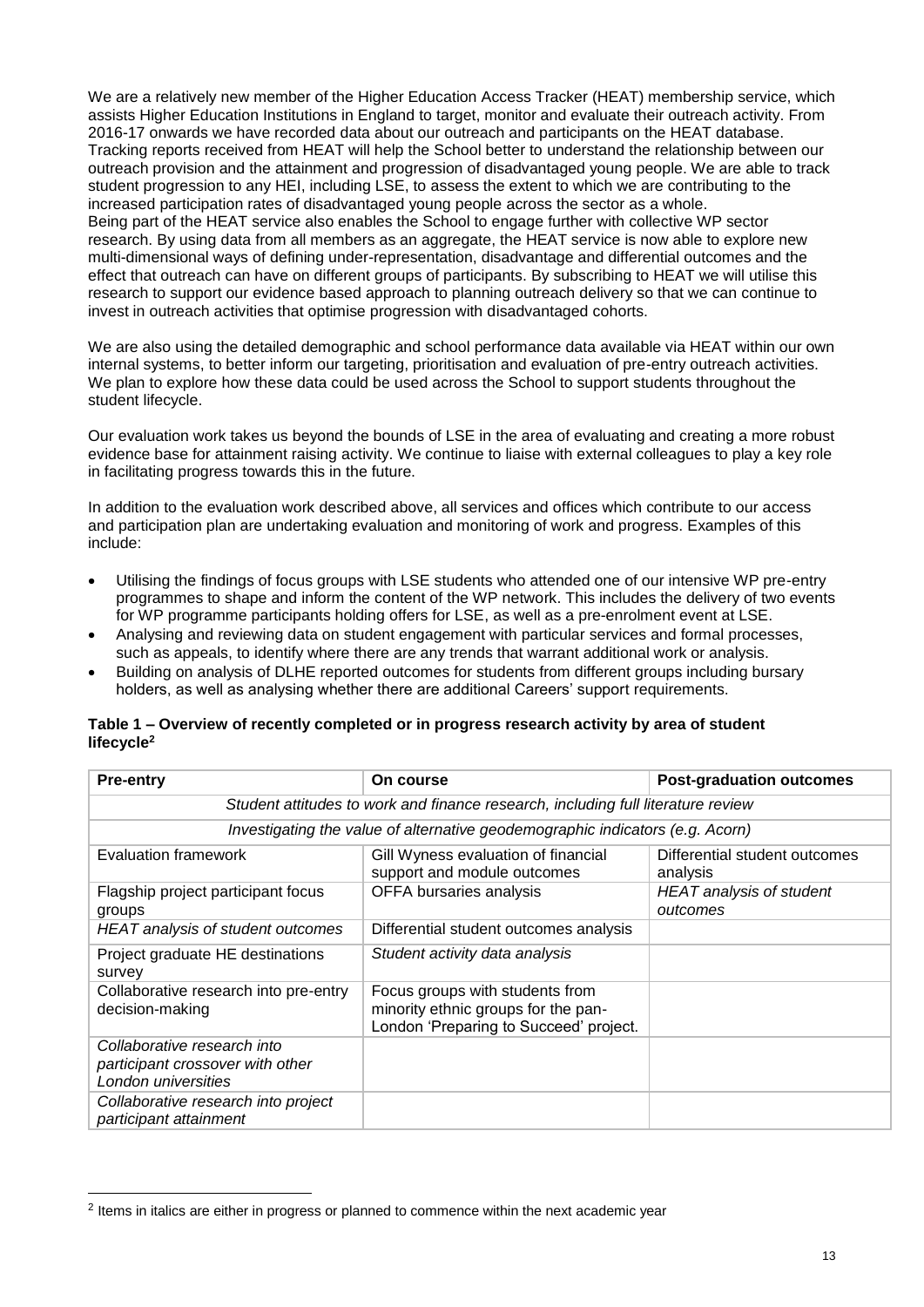#### **3.6 Equality and Diversity**

The measures undertaken by the School to widen participation to LSE and to the higher education sector in general actively contribute to our public sector equality duty in that we are advancing equality of opportunity between groups of people of diverse backgrounds and with diverse needs. In particular, our outreach programmes for Black African-Caribbean students and for disabled students, and our work to address differential outcomes, explicitly address the protected characteristics of race and disability.

Our Equity, Diversity and Inclusion action plan also identifies equality objectives relating to the progress of undergraduate students from particular educational backgrounds. The on-course support measures, outlined in the access and participation plan, contribute to the School-wide efforts to identify and support students at risk of interrupting or withdrawing.

The LSE WP Steering Group has included shared membership with the Equity, Diversity and Inclusion Steering Group. As the work of this taskforce has concluded, work is being embedded at local levels throughout the School. Additionally those with responsibilities under the Access and Participation Plan are also part of a recently convened working group on the School's progress towards the Race Equality Chartermark.

### **3.7 Collaborative working**

LSE has been committed to working in partnership to support our Widening Participation activity. We have developed a solid basis of collaborative work over a number of years. Examples of this include:

- **Multiple partners including employers to facilitate progress to specific HE courses and careers:**  LSE has successfully run Pathways to Law in London and is now working on the Pathways to Banking and Finance Scheme. LSE works closely with HEI partners, the Sutton Trust, and employers to deliver these schemes. This includes joint promotion and admissions for the scheme, as well as joint delivery of some sessions. We also work with the Sutton Trust and top employers to provide 3-5 day work placements for participants.
- **Working strategically with other higher education institutions:** We play an active role in the Russell Group Widening Participation Association. Working together to widen access to research-intensive universities, the Association has provided a forum for collaborative work across these highly selective institutions for many years including the biennial Teachers' Conference and practitioner networks. Through the University of London Widening Participation Group WP leads from the colleges of the University of London meet termly to share best practice and focus on common issues.
- **Providing input to staff in schools/college:** LSE is a partner in Advancing Access, a national collaboration of 24 selective universities. We are working together with schools and colleges to develop and deliver CPD for teachers and advisers that supports student progression to selective universities and courses. Advancing Access has a particular focus on schools with low levels of progression to such universities. We are delivering the majority of CPD events and resources online to allow easy access for all schools, regardless of their location. Advancing Access complements the excellent work already carried out at LSE and other partner institutions by engaging those areas that have historically been hard to reach and may be in geographic 'cold spots'. Advancing Access also aims to complement the work of national collaborative outreach programmes. It is a cost-effective approach to equipping teachers and advisers with the information they need to advise students with confidence. Initially funded through HEFCE's collaborative outreach network scheme, Advancing Access is now funded through financial contributions from each of its partner universities.
- **London wide collaboration:** LSE has been a member of Access HE since its commencement in 2012. AccessHE convenes action forums across a range of outreach areas including working with Black, Asian and Minority Ethnic (BAME) learners and those with disabilities and facilitating joint projects to raise attainment/improve knowledge of HE via 'AccessHE Online' and evaluate outreach work through 'Impact London'. We anticipate engaging in a range of these activities as they link to the specific priorities of LSE. LSE has also provided formal input to the London National Collaborative Outreach Programme (NCOP) from September 2017 onwards. LSE has provided a number of LSE students as mentors to students in schools identified as part of the London NCOP cohort.
- **Engagement with specialist agencies and dedicated social mobility organisations:** We are piloting specific pre-entry work for students with disabilities, in collaboration with LSE's Disability and Wellbeing Service and their contacts and national organisations who have specific expertise in the areas of work being developed. We are also utilising these connections to ensure the promotion and inclusivity of all our pre-entry work. Throughout the delivery of our outreach work LSE engages with a range of numerous external partners to provide specialist input into different schemes.
- **The LSE Students' Union and student societies**: The WP team offers support and advice to student societies and representatives of the LSE Students' Union who undertake activity relating to fair access and widening participation. The WP team is also developing its strategy for further harnessing the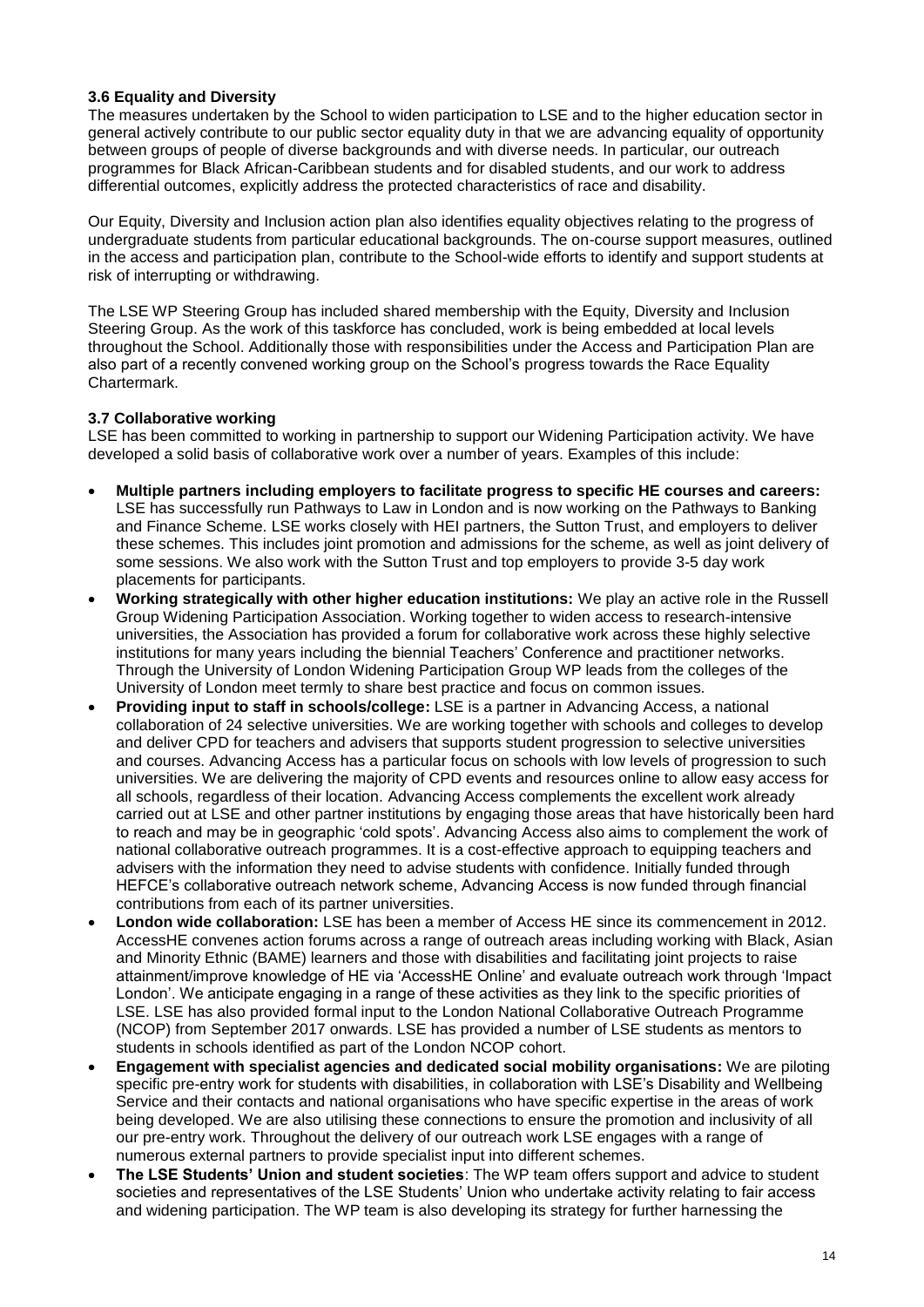enthusiasm and resource that LSE students provide through engagement with the new LSESU Social Mobility Society.

### **3.8 Postgraduate support activities**

In our 2016 Access Agreement we explained how we were offering the LSE 120<sup>th</sup> Anniversary Scholarships in conjunction with the HEFCE Graduate Bursary Scheme for 2015 entry. We have continued these in 2016, 2017 and 2018, now running alongside the Student Finance postgraduate loan and it is likely that a similar bespoke package for UK PGT students will be offered from 2019 onwards. We are committed to supporting low income students from around the world, including from the UK, through our existing Graduate Support Scheme and the LSE Masters' Awards.

Our financial support package forms part of our initiative to encourage more UK students from WP backgrounds into graduate study. This is provided alongside a large amount of support available for postgraduate taught and research students. Taught PG students are a target group for LSE LIFE, with the provision of courses and workshops. In addition, the PhD Academy has given all PG research students a dedicated space and services hub.

### **3.9 Monitoring arrangements including student engagement**

Responsibility for the planning, delivery, and monitoring activity and the outcomes articulated in the Access and Participation Plan are embedded in the reporting structures of the School. The LSE Access and Participation Plan for 2019 entry follows the strategic direction that we set in our 2015 Agreement which has been the foundation for subsequent work underpinning this new Plan.

The WP Steering Group meets regularly to support the ongoing development - and review the strategic direction - of our work and reports to the Academic and Student Affairs Committee (ASC). Comprising colleagues from across the School involved in access, success and progression activity, this Group includes student representation. Student representatives are also members of the Academic Planning and Resources Committee, the Academic Board, and the LSE Council which discussed the undergraduate tuition fee and associated bursary and access package which underpins the spending set out in our resource plan. LSE Council has also approved this document for submission as part of our OfS application for registration.

Over the past year, the LSE Widening Participation team has liaised regularly with the Students' Union and student societies on the development and delivery of WP initiatives. LSE Students' Union representatives are invited to comment on the content and purpose of our WP programme, most recently on our activities for black African and Caribbean students, alongside on-going dialogue with our WP Student Ambassador representatives who sit on the Access HE Student Advisory Group. With the election in October 2017 of a new Social Mobility and Class Officer role in the LSESU, the Union has continued to undertake their own work to further understand the experience of different groups of students within LSE. We have been in close dialogue with LSESU representatives to support their work and explore how we can learn from this and utilise their findings to inform our future developments for all students.

On a day-to-day level, the WP team reports to the Director of Recruitment and Admissions based in the Academic Registrar's Division. The Academic Registrar has a reporting line to the Pro-Director Education.

Monitoring of applications, enrolments and bursary spend takes place on an annual basis and data are reported to the Academic Planning and Resources Committee and the Academic Board each autumn.

We will continue to report as required to the OfS on all elements of our Access and Participation Plan and associated Widening Participation work.

## **4 TARGETS**

Below is our outline rationale of targets shown in the resource plan.

Our targets and milestones take account of the success that we have seen since the introduction of variable fees in 2006 and the commitments laid out in our first Access Agreement. Our Access Agreement targets have always:

- included milestones relating to both enrolments and applications;
- been stretching and challenging.

We will focus on the same target groups as we have done since 2012, keeping our stretching targets for these groups. Alongside the OfS review of targets during 2018 LSE has committed through the Widening Participation Steering Group to a thorough review of our targets and milestones in preparation for updating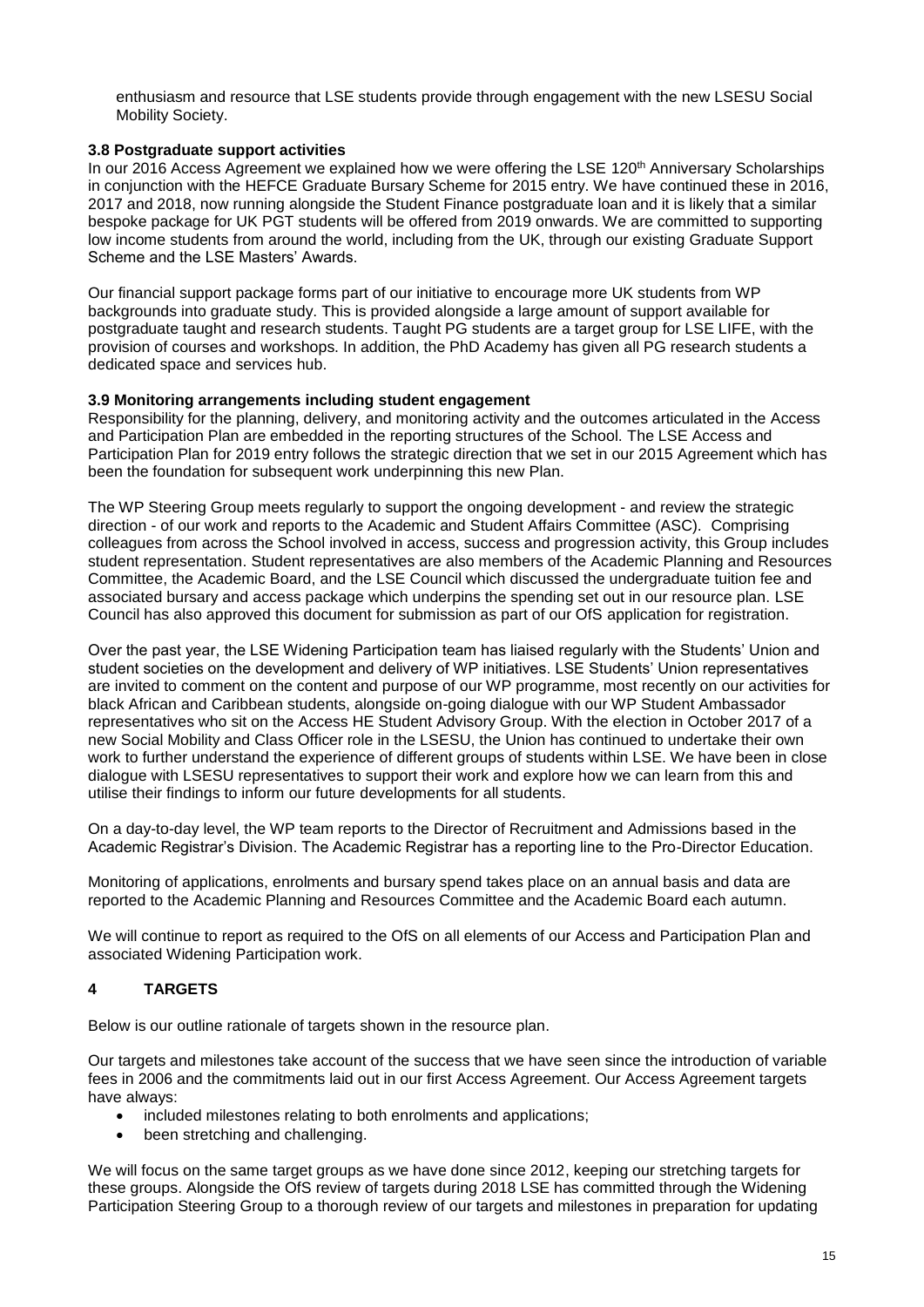these in the next access and participation plan. Our targets this year therefore remain broadly unchanged with two additions: attainment raising; and progression. They continue to provide stretch in key areas.

### **4.1 Access**

(a) Our 2011 Access Agreement included a target of engaging with 1,800 students a year across all year groups. This is double the number of UK students we now enrol each year on our undergraduate programmes. We set a target to increase our WP reach by 110 students per year from 2012 to 2017, ultimately reaching 2,570 students in 2019. We plan to keep this as our steady state number to develop additional interactions with participants to deepen and add value to their engagement with our programme. We constantly review the background of students involved in our work to ensure we continue to prioritise and include those from key target groups.

(b) We will maintain the number of students progressing from our Year 11 to 13 WP schemes onto LSE undergraduate programmes. Our 2016 monitoring report to OFFA shows that we enrolled 31 students from the most recent cohorts from our Year 11 to 13 programmes. We aim to increase the number of students enrolled on LSE undergraduate degrees from the WP schemes, ultimately reaching 40 students enrolled from our own intensive WP programmes by 2020. Again we will keep this in steady state, but continue to develop our understanding about how these programmes contribute to progress within the sector as a whole, and reflect this in future plans.

We have indicated in the Resource Plan both of these targets and milestones are collaborative as they include work delivered collaboratively to achieve these aims.

#### *Applications to and enrolments at LSE*

(a) We aim to encourage applications to the School from students from state schools and, in particular, students who attended low-performing state schools (i.e. schools with an average A\*-C GCSE performance below the national average). We are extending the stretch in numbers to a target of 620 by 2012/22 (from a re-set baseline of 509 in 2015) which complements our HESA state school benchmark.

(b) We aim to increase the number of applications to the School from black African-Caribbean students to 750 of our UK applications by 2021/22 (from a 2010 baseline of 605). This is a challenging and stretching target although we are encouraged in the meantime that the offer and enrolment rates have improved.

(c) We aim to continue to make progress towards our HESA benchmarks. In particular, we will aim to: Enrol between 70% and 72% of our UK intake from state schools;

- Enrol between 19% and 21% of our UK intake from low socio-economic backgrounds. Although NS-SEC has been removed from the HESA PIs, we are retaining this target at present until the HESA WP Performance Indicators working group has reported;
- Continue to enrol between 5% and 7% of our UK intake from low participation neighbourhoods which represents a stretch to almost double the 2014 figure.

#### **4.2 Student success**

(a) We aim to keep our non-continuation rate at or below our HESA benchmark, and will retain this target. When we review our targets in light of the expected review of the OfS expectations in targets for the next Access and Participation Plan we intend to include more specific student success outcomes targets.

#### **4.3 Student Progression**

(a) We have added a new target highlighting our developing work for students as part of the 'Headstart' network. This proof of concept project has been focused on providing further support in both student success and long-term graduate outcomes for London students from low participation neighbourhoods and those who have previously engaged in our WP outreach activity. We have set a target for the proportion of students who attend bespoke activity specifically targeted at ensuring equitable outcomes in future progression into further study and/or employment.

#### **4.4 Engagement with schools/colleges to support attainment**

- (a) Our one new target for Entry 2018 was the addition of an activity based target for our work to support attainment with a small group of schools. This demonstrates our commitment to this plan of work, in our last Access Agreement we stated we would work to convert this into an outcome based target in our 2019 Access Agreement.
- (b) In addition to the above, this year we have implemented a target for number of pre-16 students engaged in our tutoring activity. This year LSE has worked closely with schools on our tutoring scheme to more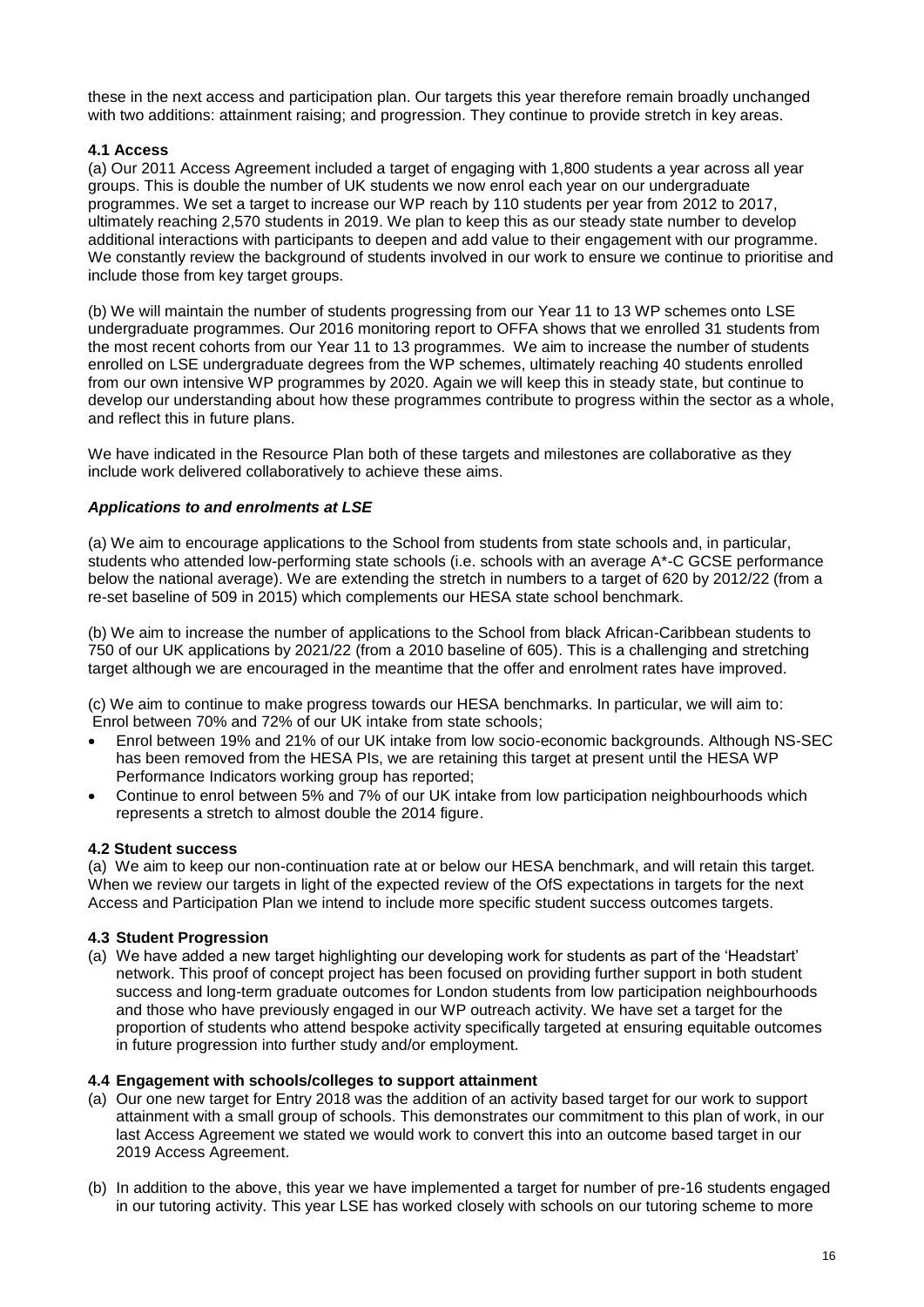accurately track participant progress between the start and end of the project. Initial indications suggest that most Y10 and Y12 pupils with data available have improved their predicted grades after engagement. We will continue to build on this initial research to develop a more sophisticated methodology that allows us to explore the specific impact of LSE student tutoring on improved attainment. This includes reference back to our new evaluation framework and indicators tested in preand post-evaluation that we know impact on attainment alongside raw attainment data.

To further support our work in demonstrating supported attainment we are working on the analysis outcomes of our existing LSE CHOICE Scheme. We are combining this analysis with running a pilot with an external partner we will be working with in 2018 to trial new attainment raising materials as part of existing schemes. This will accompany in-depth conversations with schools into developing a robust outcomes target as part of our review of targets before the next iteration of the access and participation plan. This multifaceted approach has increased our knowledge of potential measures and interventions to support attainment. It is also indicative of our commitment and dedication to an evidence informed approach to our work to ensure we utilise resource in the most effective way to leverage maximum impact from our work.

# **5 ACCESS, STUDENT SUCCESS AND PROGRESSION MEASURES**

# **5.1 Access**

Practically, our Access measures in 2019 will see a continued enhancement to our pre-entry widening participation programme which includes engagement with students from year 6 onwards. With the completion of our major CRM project we will be able to ensure more regular throughput and repeat engagement with our outreach work as well as increased tracking and evaluation of these Schemes. We will also be continuing our use of contextual data in the Admissions process and looking at how we can further enhance our approach.

| Age<br>group                         | Pre-2012<br>activity                                                                                            | 2012 and 2013<br>activity                                                                                                                        | 2014 - 2017 activity                                                                                                                                                                                                                                                            | 2018 and 2019 activity                                                                                                                                                                                                                                                          |
|--------------------------------------|-----------------------------------------------------------------------------------------------------------------|--------------------------------------------------------------------------------------------------------------------------------------------------|---------------------------------------------------------------------------------------------------------------------------------------------------------------------------------------------------------------------------------------------------------------------------------|---------------------------------------------------------------------------------------------------------------------------------------------------------------------------------------------------------------------------------------------------------------------------------|
| (school                              |                                                                                                                 |                                                                                                                                                  |                                                                                                                                                                                                                                                                                 |                                                                                                                                                                                                                                                                                 |
| year)                                |                                                                                                                 |                                                                                                                                                  |                                                                                                                                                                                                                                                                                 |                                                                                                                                                                                                                                                                                 |
| <b>Pre 14</b><br>(Years 6<br>to $8)$ | • Moving On<br>• Student<br>tutoring<br>• Student<br>mentoring<br>$\bullet$ Black<br>Achievement<br>Conference  | • Introduction to<br>the Social<br><b>Sciences</b><br>• Promoting<br>Potential<br>Spring/Summer<br>School (for<br>African-<br>Caribbean<br>boys) | • Develop and improve the<br>WP programme and<br>maintain numbers on<br>existing outreach<br>activities<br>• Improved targeting of<br>LPN pupils, LAC pupils<br>and disabled pupils.<br>• Integrated approach with<br><b>LSE Careers, Disability</b><br>and Well-being Service, | Increase engagement<br>$\bullet$<br>with parents/carers via<br>the onging<br>development of<br>dedicated information<br>materials and the<br>implementation of more<br>bespoke parent/carer<br>sessions.<br>Implement a specific<br>$\bullet$<br>strand of work to attract      |
| $14 - 16$<br>(Years 9<br>to 11)      | • Student<br>tutoring<br>$\bullet$ Student<br>mentoring<br>• Summer<br>School<br>$\bullet$ Student<br>Shadowing | • Workshops for<br>disabled<br>students and<br>families<br>• Dux (Future<br>Scholar<br>Awards) event<br>for year 9<br>students                   | SU, EDI, Teaching and<br>Learning, LSE Life, and<br>academic departments<br>• Expand LSE WP student<br>network and target<br>support to students<br>• Collaborative work with<br>Russell Group and<br>University of London<br>networks.                                         | more care experienced<br>students to LSE<br>Develop collaborative<br>$\bullet$<br>activity to support<br>attainment with at least<br>one specialist external<br>partner with dedicated<br>experience in this area<br>Work closely with a<br>$\bullet$<br>number of specifically |
| $16 - 18$<br>(Years 12<br>to 13)     | • Student<br>tutoring<br>• Student<br>mentoring<br>• Pathways to<br>Law                                         | • Collaborative<br>IAG to schools<br>and FE<br>colleges<br>· Workshops for<br>disabled                                                           | • Build on work with black<br>African-Caribbean pupils<br>• Continually review the<br>strategic targeting of<br>outreach work and<br>explore expansion                                                                                                                          | identified schools to<br>ensure regular and<br>repeated access to all<br>our outreach iniatives<br>and use the<br>relationship to measure                                                                                                                                       |

### *Table 2: Overview of pre- and post-2012 WP Access activities at LSE*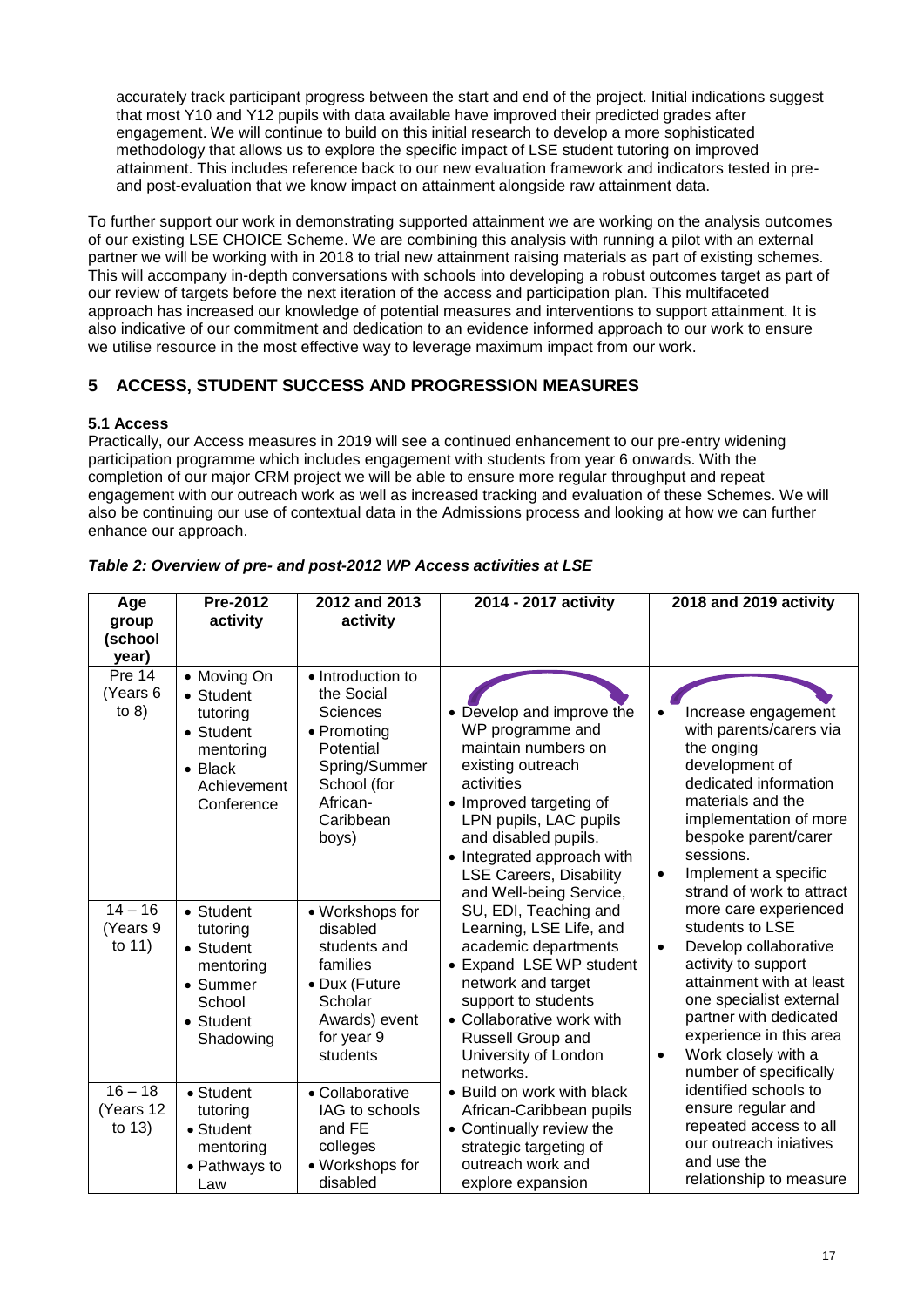| Advisers/<br>teachers/<br>schools | $\bullet$ LSE<br><b>CHOICE</b><br>• Politics<br>Conference<br>$\bullet$ Student<br>Shadowing<br>• Advising the<br>Advisers<br>$\bullet$ Talks and<br>visits to state<br>schools<br>• Close school<br>links | students and<br>families<br>• LSE-SOAS HE<br>event for<br>disabled<br>students<br>• Targeted<br>admissions<br>information and<br>feedback for<br>low-performing<br>schools | outside of London to<br>further support key target<br>groups<br>• Implement and utilise a<br>new CRM system for<br>communication and<br>management of pre-entry<br>work with participants,<br>schools/colleges, and<br>parents/carers.<br>• Ensure a clear pipeline of<br>WP activity from Primary<br>to Post-16 education with<br>multiple interventions<br>encouraged through<br>regular communication<br>with current and former<br>participants. | the impact on<br>attainment and HE<br>progression and inform<br>the development of<br>future injatives<br>Develop a dedicated<br>$\bullet$<br>programme of activity<br>delivered in the<br>Summer Term by our<br>Undergraduate<br>Admissions and Access<br>Specialists to support<br>key influencers<br>Continue to develop<br>$\bullet$<br>our use of contextual<br>data for targeting<br>outreach work and<br>during the admissions<br>process to support<br>access to LSE. |
|-----------------------------------|------------------------------------------------------------------------------------------------------------------------------------------------------------------------------------------------------------|----------------------------------------------------------------------------------------------------------------------------------------------------------------------------|------------------------------------------------------------------------------------------------------------------------------------------------------------------------------------------------------------------------------------------------------------------------------------------------------------------------------------------------------------------------------------------------------------------------------------------------------|-------------------------------------------------------------------------------------------------------------------------------------------------------------------------------------------------------------------------------------------------------------------------------------------------------------------------------------------------------------------------------------------------------------------------------------------------------------------------------|
|                                   |                                                                                                                                                                                                            |                                                                                                                                                                            |                                                                                                                                                                                                                                                                                                                                                                                                                                                      |                                                                                                                                                                                                                                                                                                                                                                                                                                                                               |

### **5.2 Student Success and Progression**

As highlighted in section 3.2 we are creating a specific working group to address differential outcomes. This is a key priority for our student success. Work will include the development of a plan of activity to evaluate existing structural changes in progress, ascertaining further work required and putting this in place. Longerterm this might result in new support activity in addition to that highlighted below. As section 3.2 also highlighted this sits alongside other work targeted at further increasing inclusive practice within the School.

To support overall outcomes LSE LIFE has piloted a Student Academic Mentorship (SAM) model in 2017-18. Additional support is available through this student-to-student mentoring programme bringing together trained undergraduate students in their second or third year who act as mentors to first year students from the same department. The aim of the project is to build stronger collaborative communities within departments, breaking down any barriers between the individual year groups so that the students involved gain a greater engagement in both university life, and their academic work, facilitated by peer-to-peer support. SAM is being rolled out more widely in 2018-19 with a minimum 12 departments signed up, this should allow between 200-300 first year students to access mentors from their departments.

As outlined in section 3.3 we have additional analysis and collaborative sector work in progress to address differential graduate outcomes. The ongoing work with our Headstart network - committed to in our new progression target - is focused on further targeted work to address some of the differences in progression to higher level employment that we are aware exist. Students in the network have come from low participation neighbourhoods in London and our own WP programmes where they will meet one of the key target criteria for this work. They will continue to have a growing breadth of bespoke sessions available that include but will not be limited to: employer visits / networking sessions; skills sessions; ring-fenced 121 appointments; meeting alumni; and mentoring. We will evaluate these initiatives with the network and their impact on outcomes. Coupled with further detailed analysis we can review whether such additional work would benefit other identified students if rolled out more widely and/or we chose to expand the network to include students from areas identified through the IMD methodology depending on the evaluation and information we gather.

All students have access to interview coaching, sessions on networking and the opportunity to engage with mock assessment centres; we will continue to evaluate how these initiatives support access into professions.

The above are specific examples highlighting measures to address the key differential outcomes identified in sections 2.2 and 2.3, building on the ambition and strategy set in sections 3.2 and 3.3.

The table below provides further additional examples of how specific measures have been increasing in scope since the implementation of our 2012 Access Agreement onwards. These have been based on our understanding of our student body, challenges faced, and ensuring they are evaluated appropriately. Neither sets of information are an exhaustive list and we will continue to focus on developing evidence led initiatives to improve performance which will be monitored by our WP Steering Group.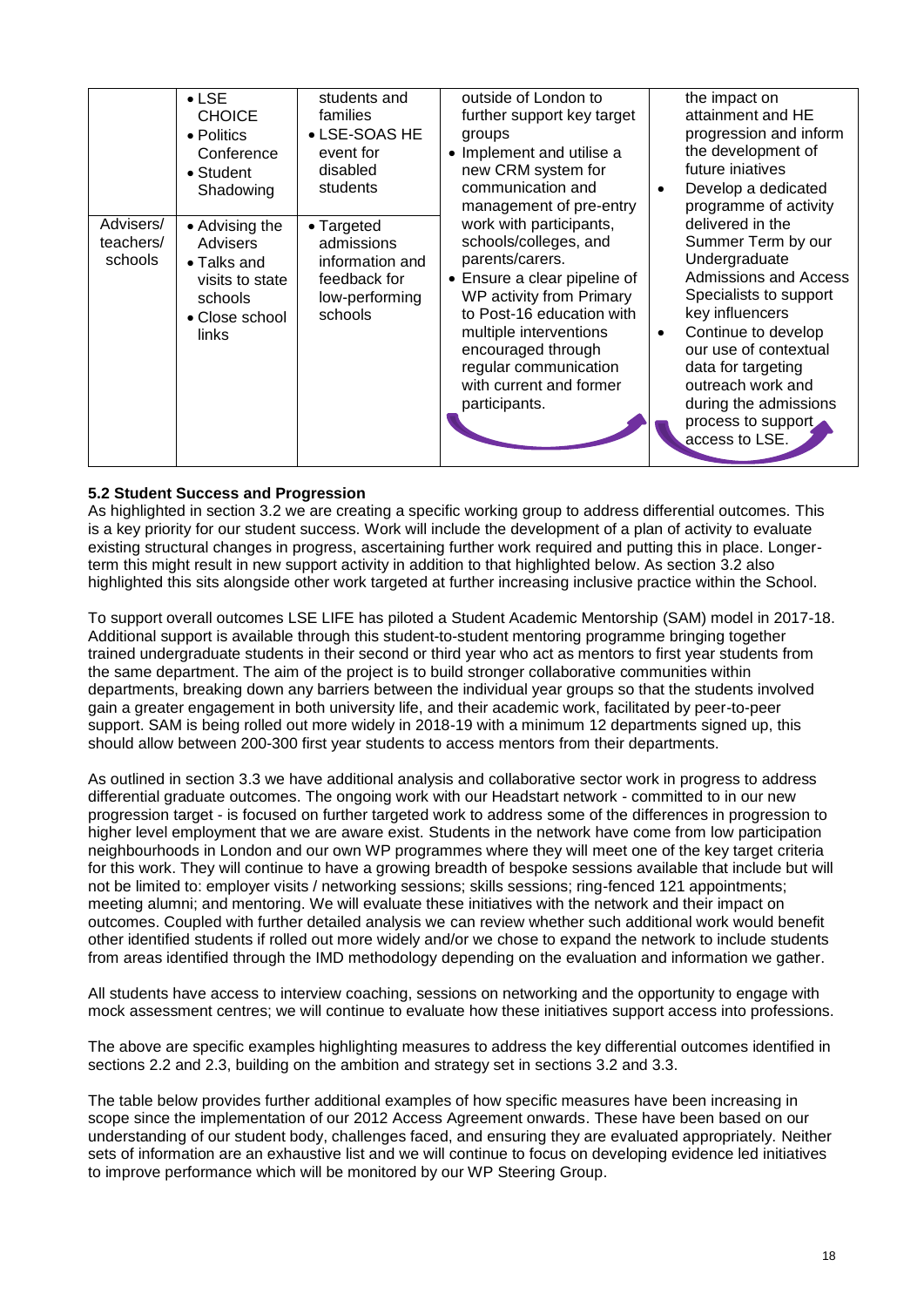| <b>Student</b>            | Pre-2012                                                                                                                                                                                        | <b>Post-2012</b>                                                                                                                                                                                                                                                                                                                                                                                                                                                                                                                                                                                                                                                                                                     |
|---------------------------|-------------------------------------------------------------------------------------------------------------------------------------------------------------------------------------------------|----------------------------------------------------------------------------------------------------------------------------------------------------------------------------------------------------------------------------------------------------------------------------------------------------------------------------------------------------------------------------------------------------------------------------------------------------------------------------------------------------------------------------------------------------------------------------------------------------------------------------------------------------------------------------------------------------------------------|
| life-cycle                | on-course support                                                                                                                                                                               | on-course/progression support                                                                                                                                                                                                                                                                                                                                                                                                                                                                                                                                                                                                                                                                                        |
| Pre-arrival               | Welcome booklets<br>Study skills information (hard<br>copy and online)<br>Online newsletters                                                                                                    | Pre-sessional events for UK students<br>Online IAG for UK offer-holders from UK alumni<br>Redesigned web-based information<br>Careers kick-start sessions for WP students.<br>WP Network 'Headstart' pre-arrival session                                                                                                                                                                                                                                                                                                                                                                                                                                                                                             |
| Orientation/<br>induction | Peer mentoring<br>Study sessions for new students                                                                                                                                               | Student-led induction sessions<br>More harnessing SU societies<br>More sign-posting of support services (campus promotion<br>and website)<br>Targeted mentoring for UK students not living in halls of<br>residence                                                                                                                                                                                                                                                                                                                                                                                                                                                                                                  |
| First year                | Study skills workshops<br>One-to-one tutorials<br>Peer support pilot<br>Learning World online support<br>Dyslexia/dyspraxia support<br>Support/training for teaching staff<br>Academic advisers | Peer support roll-out - this scheme was doubled in size<br>from 2016 onwards.<br>UG-specific sessions (e.g. Adapt to study, How to study at<br>LSE, How to write essays at LSE Build confidence for<br>academic writing)<br>Implementation of Student Academic Mentoring in<br><b>Academic Departments</b>                                                                                                                                                                                                                                                                                                                                                                                                           |
| All years                 | Study skills workshops<br>One-to-one tutorials<br>Peer support pilot<br>Learning World online support<br>Dyslexia/dyspraxia support<br>Support/training for teaching staff<br>Academic advisers | UG-specific sessions (e.g. exam revision, research skills)<br><b>LSE Study Toolkit</b><br>One to one learning advice<br>Maths and Stats Support Centre<br>Learning Development on Moodle<br>Personal Development Aide Memoire<br>Monitoring/tracking of students' access to support<br>services<br>End of degree programme careers guidance for WP<br>students<br>Third year IAG on postgraduate study<br>PGT scholarships for UG students from WP backgrounds<br>Reviewing the support provided to students who have to<br>interrupt their studies to support their re-engagement<br>Additional sessions for disabled learners<br>Dedicated 'Headstart' network activities for students<br>Life in London workshops |

# *Table 3: Overview of pre- and post-2012 on-course/progression support at LSE*

#### **5.3 Financial Support**

We continue to offer a generous bursary package for students from low-income background which makes the largest awards to students with the lowest household income and tapers to a maximum threshold equal to that of the discontinued partial maintenance grant. Students who exceed the income threshold are not eligible for an LSE bursary.

| Students' household<br>income | <b>LSE award</b><br>per annum | Total value of award<br>over three years * |
|-------------------------------|-------------------------------|--------------------------------------------|
| £0 - £18,000                  | £4,000                        | £12,000                                    |
| £18001 - £25,000              | £3,500                        | £10,500                                    |
| £25,001 - £30,000             | £2,750                        | £8,250                                     |
| £30,001 - £35,000             | £1,750                        | £5,250                                     |
| £35,001 - £40,000             | £1.000                        | £3,000                                     |
| £40,001 - £42,611             | £750                          | £2,250                                     |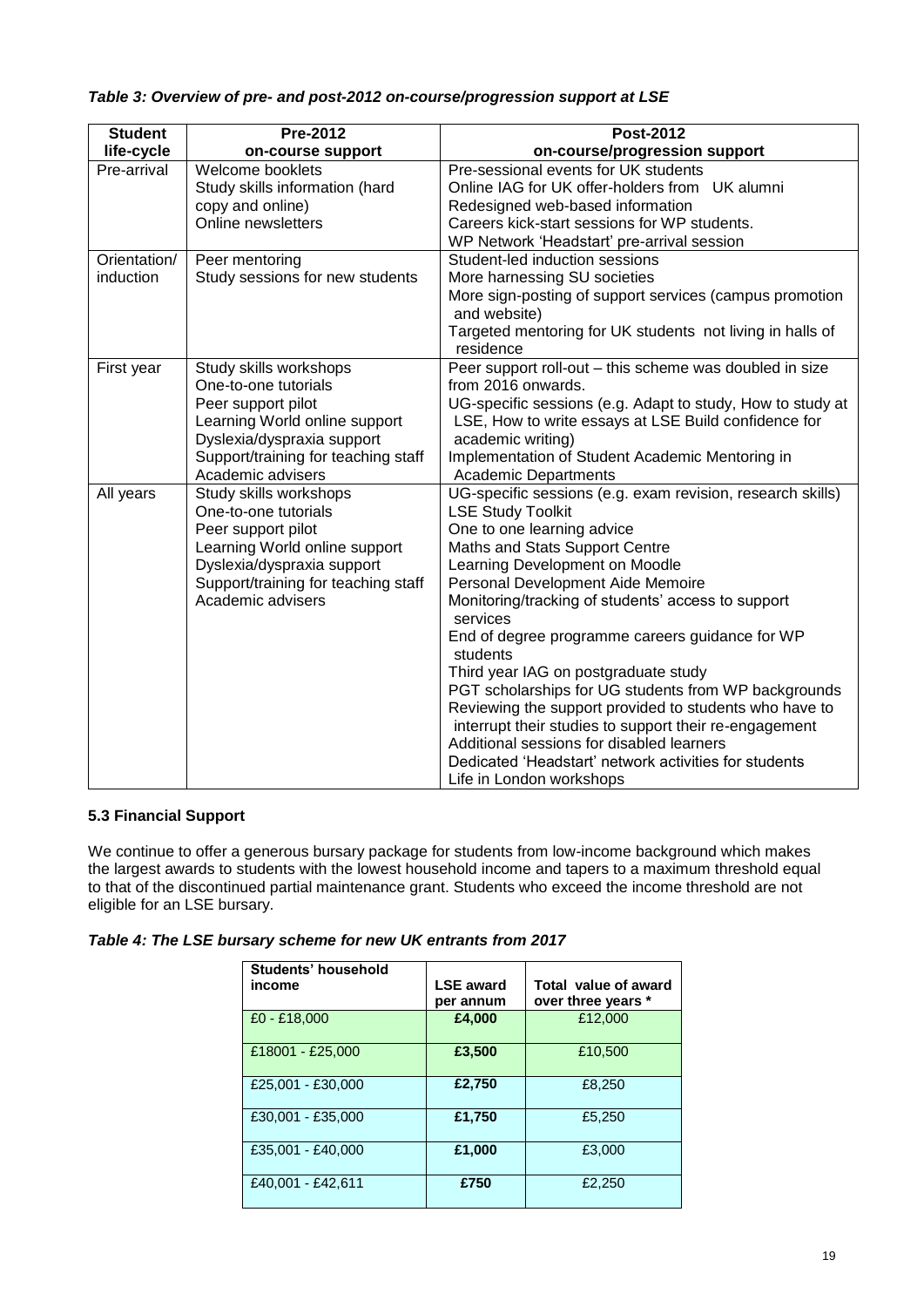\* LSE offers one four-year degree programme – BSc Philosophy, Politics and Economics (PPE). Students enrolled on this programme who are eligible for the bursary will receive the same per annum award over the four years of the programme – ie. £16,000 tapering down to £3,000.

### *The LSE bursary scheme for continuing UK students*

LSE will continue to provide bursary support for continuing students according to the terms of the Access Agreement for the year in which they started their studies at the School.

### *LSE scholarships*

LSE continues to seek and receive external funding from private donors and from businesses to provide scholarships for students from low socio-economic backgrounds. Currently, the School awards around £250,000 a year through such scholarships to new students. These scholarships are additional to our Access and Participation spend and, as such, are not included in the figures in Table 5. It is the wish of donors that if they offer an amount that together with the bursary will cover all fees and living costs, then the students will not borrow anything from Student Finance and will be able to study without incurring any debt. Most scholarships are partial so will only reduce the overall loan required.

For 2017 and 2018 LSE is offering three Access to Education awards made up of support for the tuition fee and living costs for prospective students holding an offer of a place on an LSE Undergraduate programme whose immigration status is classed as: an asylum-seeker; or a refugee; or a person with humanitarian protection; or a person who is resident in the UK and has been granted Discretionary/Limited Leave to Remain in the UK

# **6 INVESTMENT**

|  | Table 5: Projected expenditure on access measures in 2019-20, and once in steady state in 2022-23 |
|--|---------------------------------------------------------------------------------------------------|
|--|---------------------------------------------------------------------------------------------------|

| Year                   |              | 2019-20                                          | 2022-23      |                                                  |  |  |  |
|------------------------|--------------|--------------------------------------------------|--------------|--------------------------------------------------|--|--|--|
| <b>Item</b>            | <b>Spend</b> | <b>Proportion</b><br>of additional<br>fee income | <b>Spend</b> | <b>Proportion of</b><br>additional fee<br>income |  |  |  |
| Financial support      | £3,347,576   | 35.8%                                            | £3,458,531   | 35.8%                                            |  |  |  |
| Access                 | £935,000     | 10%                                              | £966,100     | 10%                                              |  |  |  |
| <b>Student success</b> | £327,000     | 3.5%                                             | £338,000     | 3.5%                                             |  |  |  |
| Progression            | £84,000      | 0.9%                                             | £87,000      | 0.9%                                             |  |  |  |
| Total                  | £4,693,576   | 50%                                              | £4,849,631   | 50%                                              |  |  |  |

This expenditure maintains the proportion of spend committed to in previous access agreements. We expect our total commitment to access and participation measures in 2019-20 to be £6,870,576. This includes additional spend committed by LSE from sources not included in the above figures.

## **7 PROVISION OF INFORMATION TO STUDENTS**

We publish clear, accessible and timely information for applicants and students on the undergraduate fees and our financial support arrangements. We do this through a range of media, including:

- The LSE website with dedicated programme pages and financial support information
- The LSE undergraduate prospectus (print, app and online)
- The LSE Financial support brochure (print and online)
- The termly Focus LSE newsletter (print and online) for schools and colleges
- LSE open days, conference for schools advisers, school visits, recruitment events, etc.
- The LSE WP brochure/materials
- Print and online materials for offer-holders
- UCAS entry profiles

More specific financial support information is provided, including eligibility criteria for the LSE bursary. A range of additional financial support available to students is clearly displayed and updated in our web-based information and our Access and Participation Plan will be published on the undergraduate pages of the LSE website to ensure it is easily accessible to prospective students.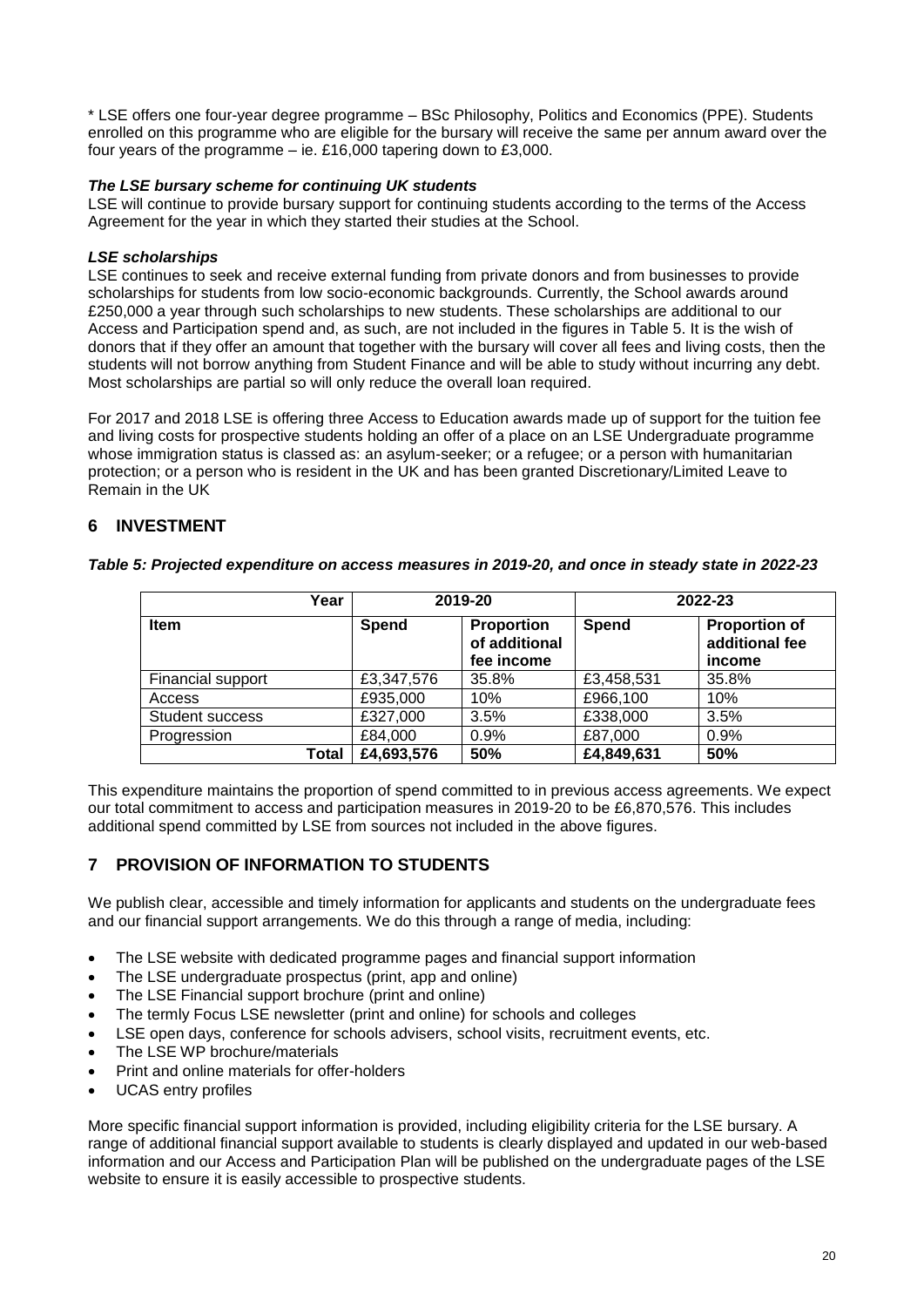We also provide relevant information to UCAS and the SLC in a timely fashion. Since the Competition and Markets' Authority (CMA) issued advice to higher education providers we have undertaken reviews and continually check practice to ensure compliance with consumer law.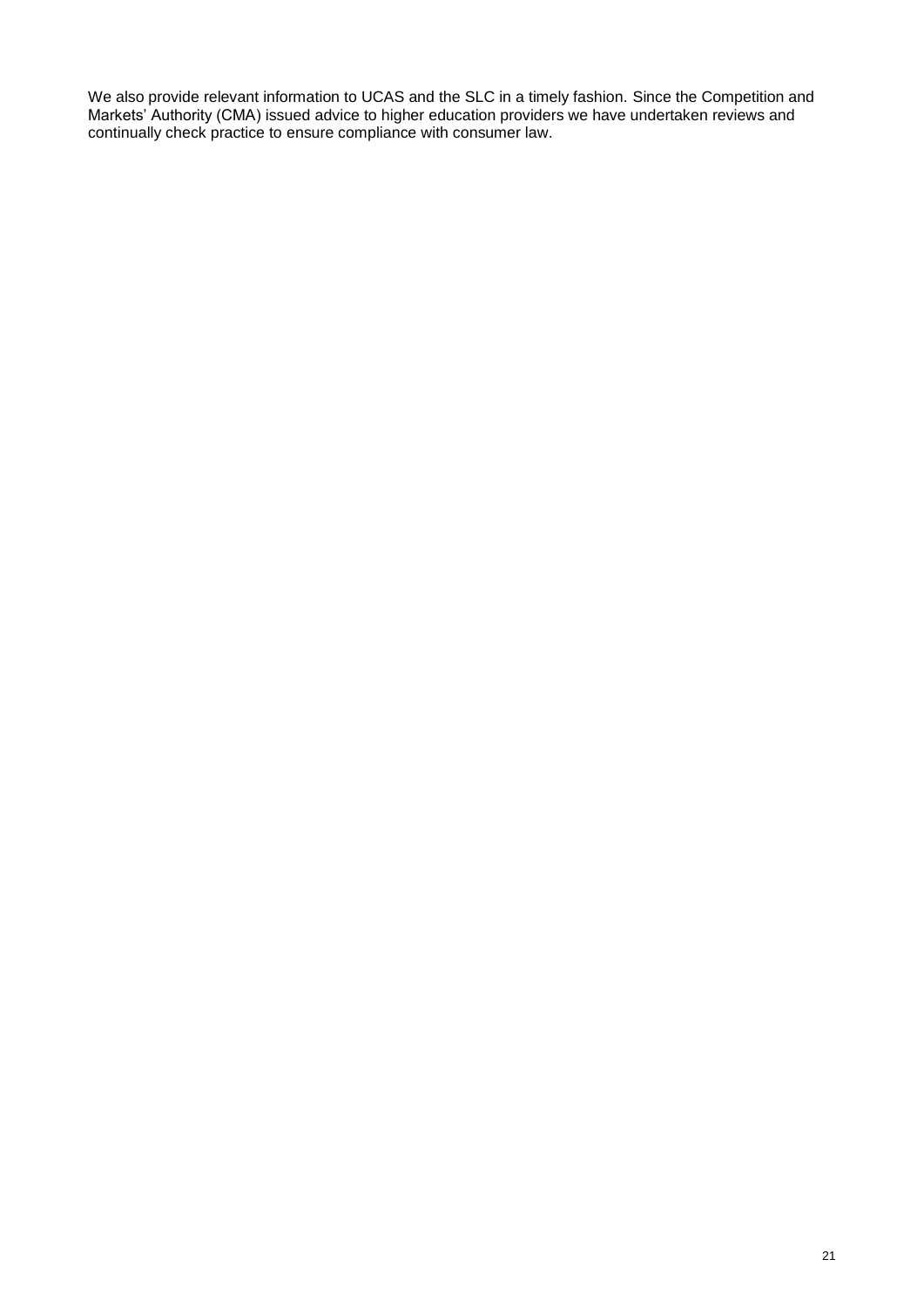# Full-time and part-time course fee levels for 2019-20 entrants.

Please enter inflationary statement in the free text box below.

Where allowable Home and EU Undergraduate fees will increase by the higher of the 'fee cap' and the cumulative RPI. This is subject to further announcements from Government about fees and funding from 2019 onwards.

| <b>Full-time course type:</b>    | <b>Additional information:</b> | <b>Course fee:</b> |
|----------------------------------|--------------------------------|--------------------|
| First degree                     |                                | £9,250             |
| Foundation degree                |                                |                    |
| Foundation year / Year 0         |                                | $\star$            |
| HNC / HND                        |                                |                    |
| CertHE / DipHE                   |                                |                    |
| Postgraduate ITT                 |                                |                    |
| Accelerated degree               |                                |                    |
| Sandwich year                    |                                |                    |
| Erasmus and overseas study years |                                | £1,385             |
| Other                            |                                |                    |
| Franchise full-time course type: | <b>Additional information:</b> | <b>Course fee:</b> |
| First degree                     |                                |                    |
| Foundation degree                |                                |                    |
| Foundation year / Year 0         |                                |                    |
| HNC / HND                        |                                |                    |
| CertHE / DipHE                   |                                |                    |
| Postgraduate ITT                 |                                |                    |
| Accelerated degree               |                                |                    |
| Sandwich year                    |                                |                    |
| Erasmus and overseas study years |                                | $\star$            |
| Other                            |                                |                    |
| Part-time course type:           | <b>Additional information:</b> | <b>Course fee:</b> |
| First degree                     |                                |                    |
| Foundation degree                |                                | $\star$            |
| Foundation year / Year 0         |                                |                    |
| HNC / HND                        |                                |                    |
| CertHE / DipHE                   |                                |                    |
| Postgraduate ITT                 |                                |                    |
| Accelerated degree               |                                | $\star$            |
| Sandwich year                    |                                |                    |
| Erasmus and overseas study years |                                |                    |
| Other                            |                                |                    |
|                                  |                                |                    |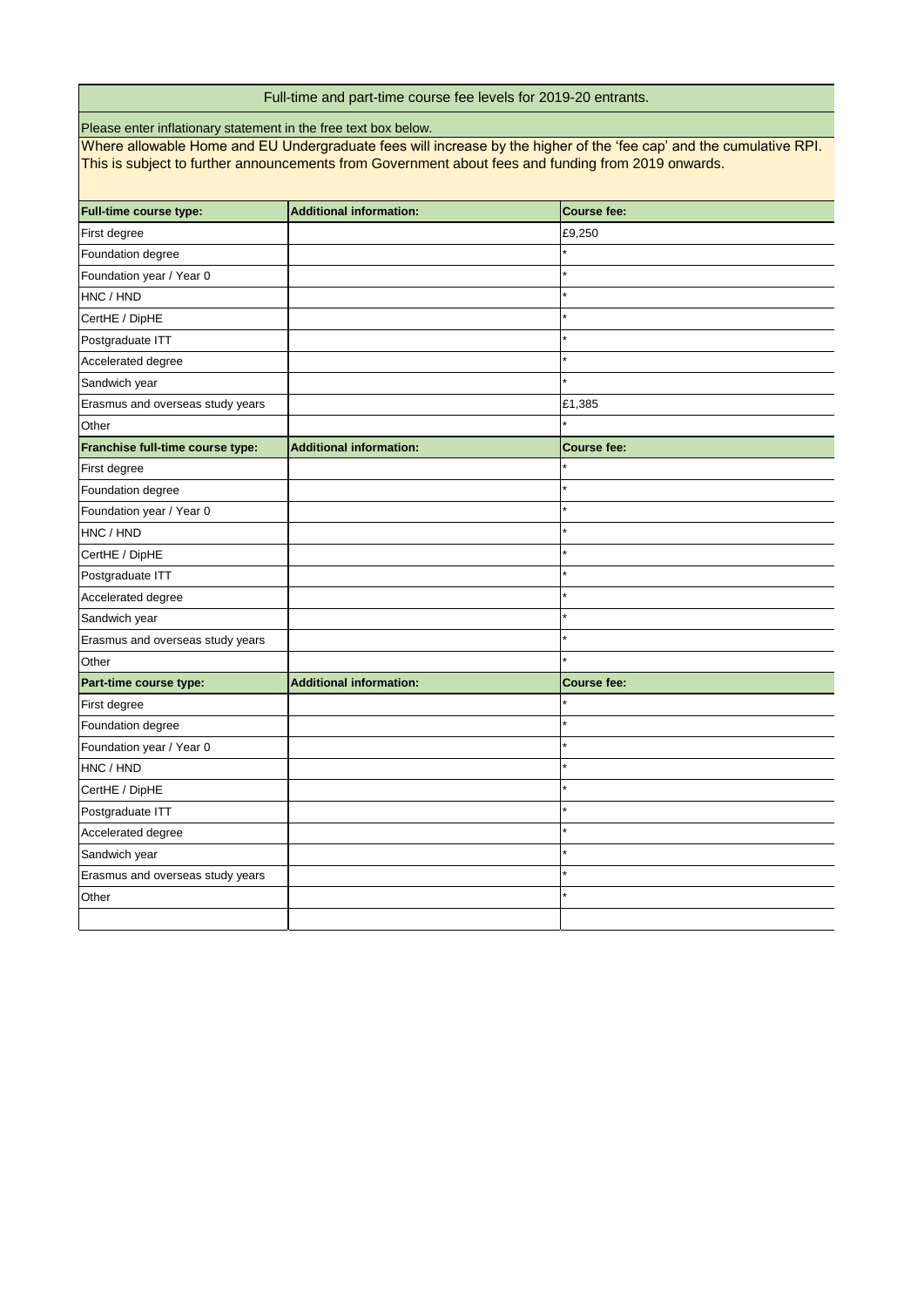| Table 8a - Statistical targets and milestones relating to your applicants, entrants or student body |                        |                                                                      |                                                                                                                |                                                                                 |                              |                                                                   |               |                           |                                            |     |                                                                                 |                                         |                                                                                       |
|-----------------------------------------------------------------------------------------------------|------------------------|----------------------------------------------------------------------|----------------------------------------------------------------------------------------------------------------|---------------------------------------------------------------------------------|------------------------------|-------------------------------------------------------------------|---------------|---------------------------|--------------------------------------------|-----|---------------------------------------------------------------------------------|-----------------------------------------|---------------------------------------------------------------------------------------|
| Reference number                                                                                    | Stage of the lifecycle | Is this a<br><b>Description</b><br>collaborative<br>Main target type |                                                                                                                | <b>Baseline</b> year                                                            |                              |                                                                   |               | however you may use text) | Yearly milestones (numeric where possible, |     | Commentary on your milestones/targets or<br>textual description where numerical |                                         |                                                                                       |
|                                                                                                     | (drop-down menu)       | (drop-down menu)                                                     | Target type (drop-down menu)                                                                                   | (500 characters maximum)                                                        | target? (drop-<br>down menu) | (drop-down<br>menu)                                               | Baseline data |                           |                                            |     |                                                                                 | 2018-19 2019-20 2020-21 2021-22 2022-23 | description is not appropriate (500 characters<br>maximum)                            |
| T16a_01                                                                                             | <b>Access</b>          | State school                                                         | <b>HESA T1a - State School</b><br>(Young, full-time, first degree<br>entrants)                                 | Existing target from 2016 Access Agreement                                      | <b>No</b>                    | $2011 - 12$                                                       | 69.1          | 72                        |                                            | 72  |                                                                                 |                                         |                                                                                       |
| T16a_02                                                                                             | <b>Access</b>          | Socio-economic                                                       | HESA T1a - NS-SEC classes 4-7<br>(Young, full-time, first degree<br>entrants)                                  | Existing target from 2016 Access Agreement                                      | <b>No</b>                    | 2011-12                                                           | 18.8          | 21                        |                                            | n/a | ln/a                                                                            |                                         | Target discontinued with removal of NS-SEC<br>from HESA Pis                           |
| T16a_03                                                                                             | <b>Access</b>          | Low participation<br>neighbourhoods<br>(LPN)                         | <b>HESA T1a - Low participation</b><br>neighbourhoods (POLAR3)<br>(Young, full-time, first degree<br>entrants) | Existing target from 2016 Access Agreement                                      | <b>No</b>                    | $2011 - 12$                                                       | 2.6           |                           |                                            |     |                                                                                 |                                         |                                                                                       |
| T16a_04                                                                                             | <b>Student success</b> | Other (please give<br>details in<br>Description column               | HESA T3a - No longer in HE<br>after 1 year (Young, full-time,<br>first degree entrants)                        | Existing target from 2016 Access Agreement                                      | <b>No</b>                    | $2011 - 12$                                                       | 3.8           | 3.2                       |                                            |     |                                                                                 |                                         |                                                                                       |
| T16a_05                                                                                             | <b>Access</b>          | <b>Ethnicity</b>                                                     | <b>Other statistic - Ethnicity</b><br>(please give details in the next<br>column)                              | Applications from qualified black African<br>Caribbean students (internal data) | <b>No</b>                    | Other (please<br>give details in<br><b>Description</b><br>column) | 548           | 700                       | 750                                        | 750 | 750                                                                             |                                         | 2011-12 baseline used                                                                 |
| T16a_06                                                                                             | <b>Access</b>          | State school                                                         | <b>Other statistic - State School</b><br>(please give details in the next<br>column)                           | Applications from low performing state schools<br>(internal data)               | <b>No</b>                    | 2015-16                                                           | 509           | 560                       | 580                                        | 600 | 620                                                                             |                                         | Updated to reflect new reporting available and<br>set further stretch against target. |

 $\mathbb{R}$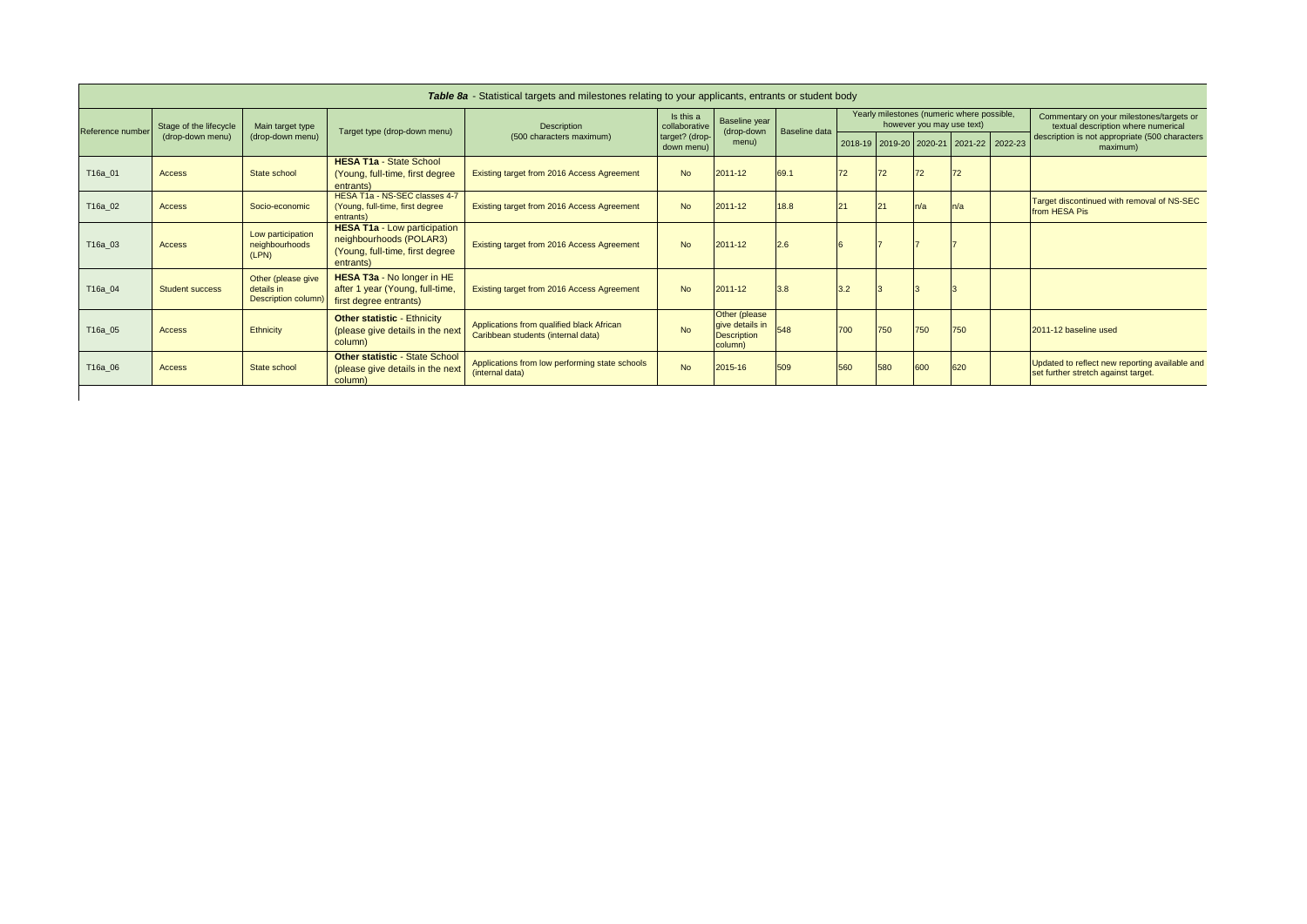|           |                     |                                                         |                                                                                        | Table 8b - Other milestones and targets.                                                                                                                                                                                                                                                          |           |                               |                                                                                                                                    |                                                                                                                                                                                                                                    |                                                                                                                                                                                                                                                                                                  |                                                                                                                                                                            |                                                                                                       |         |                                                                                                                                                                                                                                                                                                                                    |
|-----------|---------------------|---------------------------------------------------------|----------------------------------------------------------------------------------------|---------------------------------------------------------------------------------------------------------------------------------------------------------------------------------------------------------------------------------------------------------------------------------------------------|-----------|-------------------------------|------------------------------------------------------------------------------------------------------------------------------------|------------------------------------------------------------------------------------------------------------------------------------------------------------------------------------------------------------------------------------|--------------------------------------------------------------------------------------------------------------------------------------------------------------------------------------------------------------------------------------------------------------------------------------------------|----------------------------------------------------------------------------------------------------------------------------------------------------------------------------|-------------------------------------------------------------------------------------------------------|---------|------------------------------------------------------------------------------------------------------------------------------------------------------------------------------------------------------------------------------------------------------------------------------------------------------------------------------------|
| Reference | Select stage of the | Main target type                                        |                                                                                        | Description                                                                                                                                                                                                                                                                                       | Is this a |                               |                                                                                                                                    |                                                                                                                                                                                                                                    |                                                                                                                                                                                                                                                                                                  | Yearly milestones (numeric where possible,<br>however you may use text)                                                                                                    |                                                                                                       |         | Commentary on your milestones/targets or<br>textual description where numerical                                                                                                                                                                                                                                                    |
| Number    | lifecycle           | (drop-down menu)                                        | Target type (drop-down menu)                                                           | (500 characters maximum)                                                                                                                                                                                                                                                                          | target?   | collaborative   Baseline year | Baseline data                                                                                                                      |                                                                                                                                                                                                                                    |                                                                                                                                                                                                                                                                                                  | 2018-19 2019-20 2020-21 2021-22                                                                                                                                            |                                                                                                       | 2022-23 | description is not appropriate (500 characters<br>maximum)                                                                                                                                                                                                                                                                         |
| T16b_01   | <b>Access</b>       | Other (please give<br>details in<br>Description column) | Outreach / WP activity (other -<br>please give details in the next<br>column)          | Number of pre-university students engaged on<br>our WP programmes                                                                                                                                                                                                                                 | Yes       | 2011-12                       | 1881                                                                                                                               | 2570                                                                                                                                                                                                                               | 2570                                                                                                                                                                                                                                                                                             | 2750                                                                                                                                                                       | 2750                                                                                                  |         | Includes student participating in collaborative<br>schemes including the Pathways schemes.<br>These targets are coded as 'other' because<br>participants can be from one of a number of<br>key target groups.                                                                                                                      |
| T16b_02   | <b>Access</b>       | Other (please give<br>details in<br>Description column) | <b>Management targets</b>                                                              | Number of students enrolled onto LSE<br>undergraduate programmes from our pre-entry<br><b>WP</b> activities                                                                                                                                                                                       | Yes       | 2011-12                       | 16                                                                                                                                 | 36                                                                                                                                                                                                                                 | $ 40\rangle$                                                                                                                                                                                                                                                                                     | 40                                                                                                                                                                         | 40                                                                                                    |         | This enrolment is specifically focused on<br>students engaged in our long-term intensive<br>outreach work. Additionally it includes<br>students who have been engaged in the<br>collaborative Pathways schemes. These<br>targets are coded as 'other' because<br>participants can be from one of a number of<br>key target groups. |
| T16b_03   | <b>Multiple</b>     | Other (please give<br>details in<br>Description column) | Other (please give details in<br>Description column)                                   | Undertake a series of analyses to reliably<br>understand any issues of differential outcome for<br>the LSE student body. This will lead to the<br>development of further initiatives and targets on<br>the basis of this in future Access Agreements,<br>and contribute to sector-wide knowledge. | <b>No</b> | 2015-16                       | <b>Starting pilot</b><br>data analysis<br>looking at<br><b>Admissions</b><br>outcomes and<br>experience by<br>identified<br>groups | Reviewe<br>Id findings Ongoing <sup>I'</sup><br>from<br>analyses;<br>develope<br>d plan of<br><b>future</b><br>work to<br>address<br>$\sqrt{a}$<br><b>issues</b><br>arising;<br>set<br>targets<br>aligned<br>findings<br>and plan. | review of<br>develop<br>ments<br>and<br>outcome<br>$\vert$ s to<br>assess<br>effective<br>ness<br>and any<br>required<br>further<br>develop<br>ments                                                                                                                                             | <b>Embedd</b><br>led<br>evaluatio<br>n and<br>monitori<br>ng<br>alongsid and<br>develop<br>ments<br>within<br>annual<br>Access<br>Agreeme<br>process                       | <b>Continue</b><br><b>Ito</b><br>enhance<br>develop<br>work and<br>share<br>amongst<br>the<br>sector. |         | We will seek to share work and findings with<br>the sector through appropriate channels.                                                                                                                                                                                                                                           |
| T16b_04   | <b>Access</b>       | <b>Attainment raising</b>                               | Strategic partnerships (eg formal<br>relationships with<br>schools/colleges/employers) | Development of close partnership work with a<br>small number of schools to support attainment<br>amongst identified students.                                                                                                                                                                     | Yes       | 2016-17                       | No formal in-<br>depth<br>partnership<br>with any<br>specific<br>London<br>schools or<br>colleges                                  | Have a<br>full year<br>outreach<br>engagem<br>across all participa<br>year<br>groups<br>and<br>evaluate<br>impact<br>attainme<br>indicators assess                                                                                 | Repeat<br><b>work</b><br>program<br>me<br>ensuring<br>continue<br>engage<br>ment<br>from<br>previous<br>years'<br>nts;<br>further<br>evaluate<br>findings.<br>Outcom<br>e target<br>develope<br>$\mathsf{Id}$ to<br><i>impact</i><br>of our<br><b>work</b><br>supporti<br>ng<br>attainme<br>Int. | <b>Share</b><br>analysis<br>from two Ongoing<br>years of<br>work;<br>assess<br>value of<br>work<br>package;<br>and<br>refine<br>outcome<br>based<br>target if<br>required. | assessm<br>ent and<br>develop<br>ment of<br><b>work</b><br>program<br>me and<br>outcome               |         | This activity will be supplemented by our<br>existing work supporting attainment and the<br>development of research in this area<br>highlighted in our Access Agreement narrative<br>documents.                                                                                                                                    |